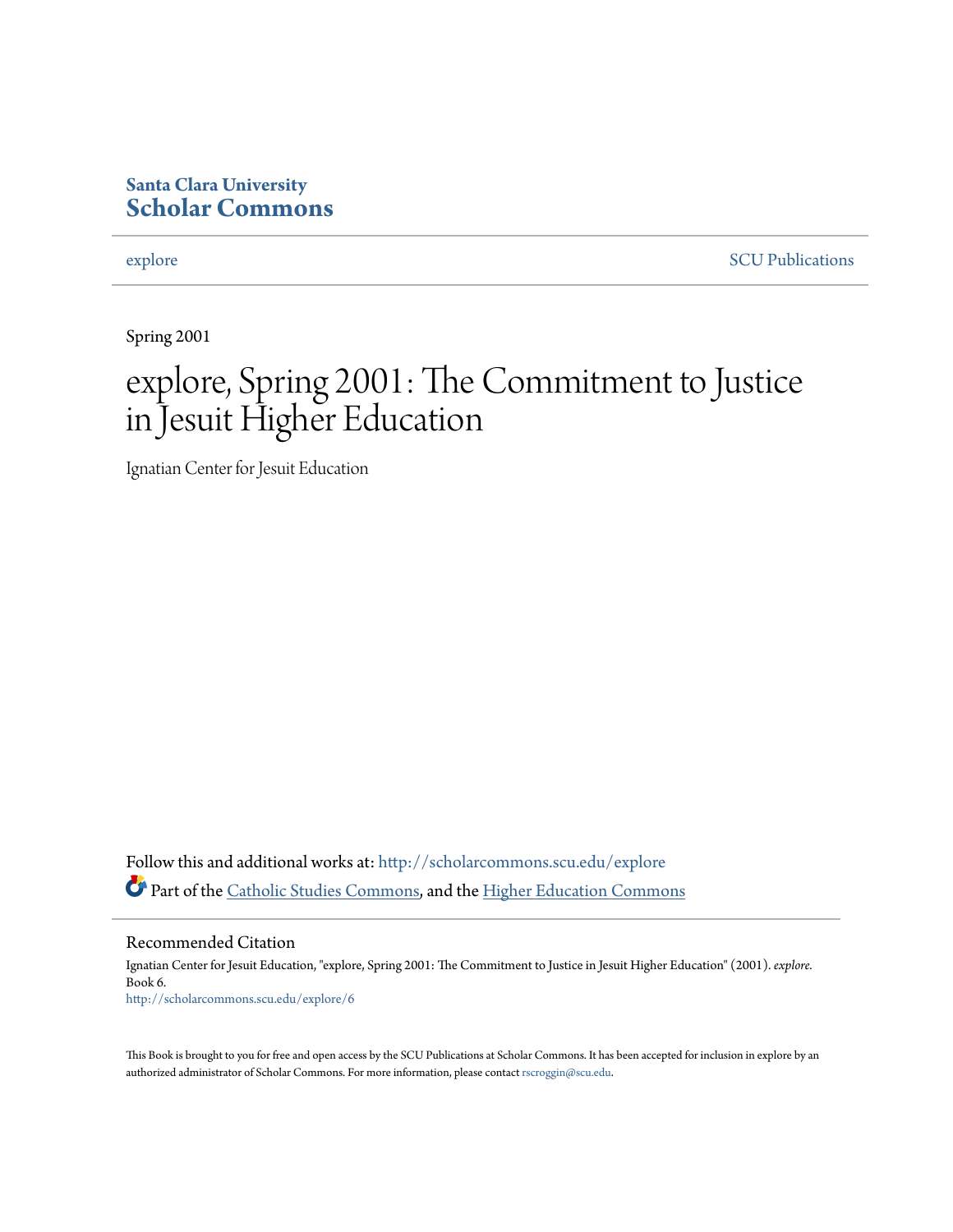# BANNAN INSTITUTE<br>FOR JESUIT EDUCATIONAL MISSION

Dear Friends,

Please excuse us for blowing our horn a bit in this issue. It features the national conference on "The Commitment to Justice in Jesuit Higher Education," which brought over 400 academic leaders to Santa Clara last October. This gathering was unprecedented in the 211-year history of Jesuit education in the United States. The four-day conference was highlighted by a major address by the Superior General of the Society of Jesus, Peter-Hans Kolvenbach, S.J., that challenged the American Jesuit colleges and universities to live out the Society's commitment to "the service of faith and the promotion of justice." Special thanks to the Arline and Thomas J. Bannan Foundation and the Leavey Foundation for their generous support of this historic conference, which also inaugurated the 150th anniversary celebration of the founding of Santa Clara University.



Three years ago, SCU President Paul Locatelli, S.J., asked the Bannan Institute to begin work on a series of conferences on justice in American Jesuit higher education. My introductory piece sketches the collaborative process undertaken with Boston College and the University of Detroit-Mercy for the regional conferences that led up to the national meeting. We are also including excerpts from the three keynote speakers. Fr. Kolvenbach's address has since been translated into five languages and disseminated world wide among Jesuit institutions. In it, he raises the standard of Jesuit education. The traditional goal of "educating the whole person" must now include an active solidarity with those who suffer in this world. Leon Panetta '60, J.D. '63, recounts how Jesuit education shaped his distinguished career as member of Congress, Director of the Federal Budget, and White House Chief of Staff. Claire Gaudiani, former president of Connecticut College, describes the unique partnership the college formed with the struggling city of New London where they are located. "Town and gown" do not have to be uneasy neighbors; in fact, they need to work with each other to address our difficult social problems.

Beth Kelley Gillogly, who has helped edit explore for several years, turns reporter for this issue, describing the progress of the conference and interviewing some of the participants. She had quite an array to choose from: the presidents, academic vice-presidents, deans of arts and sciences, rectors of the Jesuit communities, and many faculty from the 28 Jesuit colleges and universities attended the conference. The final chapter remains to be written on each of the campuses where new strategies of education for justice are being developed. Here at Santa Clara, we are concentrating on direct involvement of faculty and students with the poor at home and abroad, supporting research on justice topics, and launching new programs for students in residential learning communities.

The many compliments we received on the conference justly belong to Paul Woolley and Jane Najour who worked tirelessly for over a year to coordinate programs, recruit speakers, make the buses run on time, and provide for our guests' every need. Respecting the diversity of gifts, they told the director to concentrate on intellectual content and schmoozing, which I was grateful to do.

Peace,

William C. Spohn, Director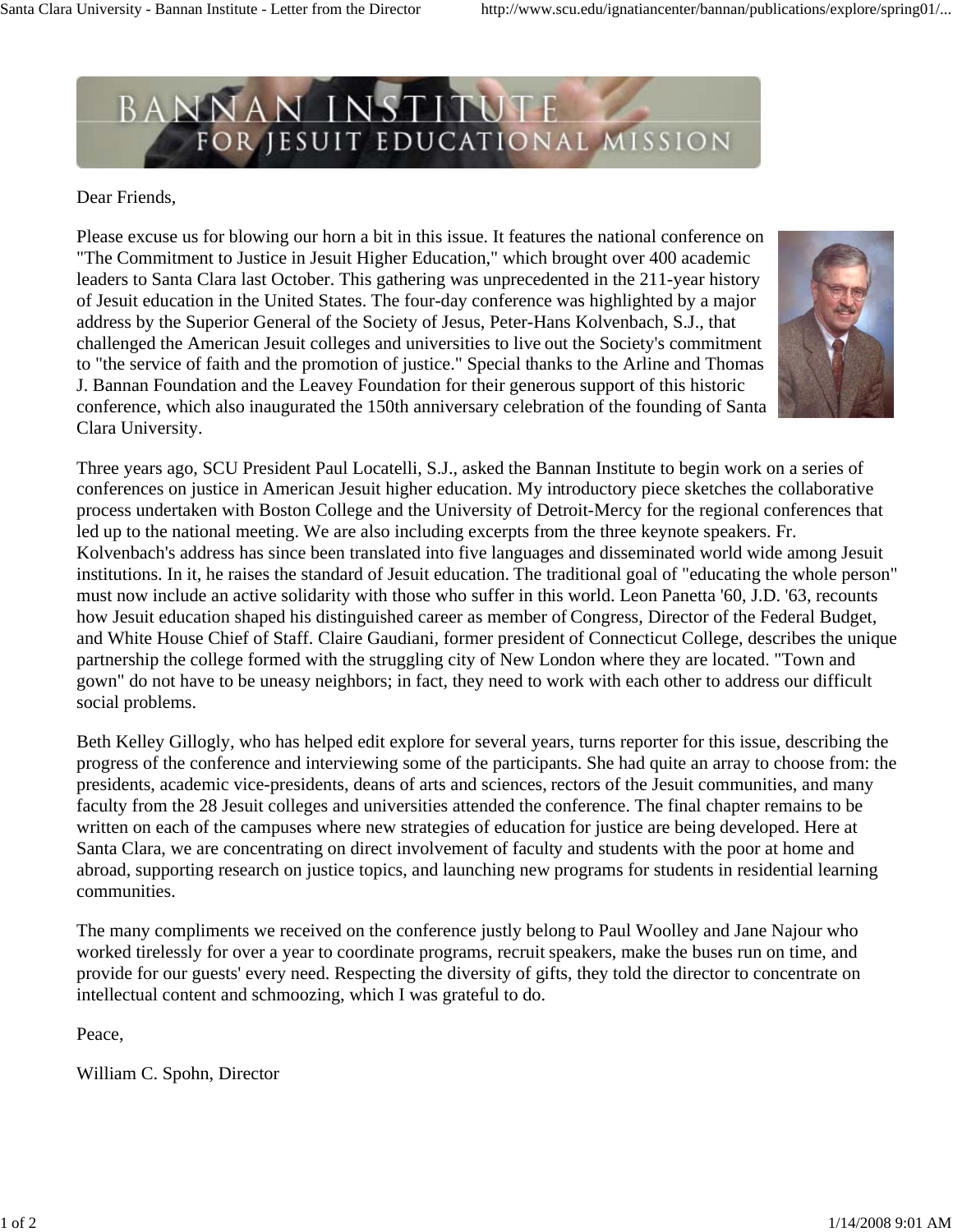## BANNAN INSTITUTE FOR JESUIT EDUCATIONAL MISSION

#### **The University That Does Justice By William C. Spohn** *Director, Bannan Institute*

The idea for a national conference on justice in Jesuit higher education first came up in the coffee room of Nobili Hall, the Jesuit community at Santa Clara University, in 1997. SCU's President, Paul Locatelli, S.J., was chatting with Michael J. Buckley, S.J., director of the Jesuit Institute at Boston College. In a couple of years it would be the 25th anniversary of the Society of Jesus' historic commitment to the service of faith and the promotion of justice. Why not commemorate it with a conference? It could involve the American Jesuit universities and colleges in examining how they had responded to that challenge to make faith and justice central to their work. To lay the groundwork, why not have three regional conferences in different parts of the country?

Santa Clara's Bannan Institute for Jesuit Education and Christian Values could organize a conference for the West; the Jesuit Institute at Boston College (BC) could do the same for the Northeast and mid-Atlantic regions. Perhaps the best place to host a conference for the Midwest would be the University of Detroit-Mercy (UDM). It had pioneered involvement with minority communities in its urban location and would complement the relatively suburban locations of Santa Clara and BC.

BC President William Leahy, S.J., and UDM President Maureen Fay, O.P., agreed to the plan and so it was launched. The organizers met in February 1998 and decided that the first step would be to look at the situation "on the ground." They asked each of the Association of Jesuit Colleges and Universities (AJCU) schools to do an assessment of campus programs, curriculum, and research that touched on justice. The campuses responded generously, often appointing top people to do the job. Their reports made clear that, while many good initiatives were happening, they were often uncoordinated, depended upon charismatic individuals rather than regular funding, and often did not have much impact on teaching and research, the core pursuits of the university.

David O'Brien, American historian from Holy Cross College, who has extensive experience with Catholic universities, said, "Jesuit universities are quite good at volunteerism, do fairly well at service learning, but we haven't scratched the surface on education for justice." Many undergraduates have done service in high school and want to continue face-to-face contact with the poor. Service learning or "community-based education," which brings what is learned from the poor into classroom reflection, was well organized in some universities but not in others.

Why are we lagging on education for justice? Many faculty avoid teaching about justice because it remains such a contested notion in American society. It might not be taken as serious intellectual inquiry but as using their academic discipline as a political soapbox. Other faculty believe that justice, like truth, beauty, and other grand themes, belongs to philosophers. Scholars who do more empirical research on specific problems don't use the more general vocabulary of justice or get into practical policy recommendations. Still other faculty believe that their views on justice are not welcome. They are convinced that the Jesuit emphasis on justice slants to the left and cannot comprehend their own more market-oriented positions. On the other side, social activists in the universities are often impatient to get on with solving the problems, not debating in which conceptual framework to locate them.

Sociologist Michael Malek surveyed the faculty at Boston College and found that, although many faculty did research on issues of justice and injustice, very few had contact with other faculty who had similar interests. In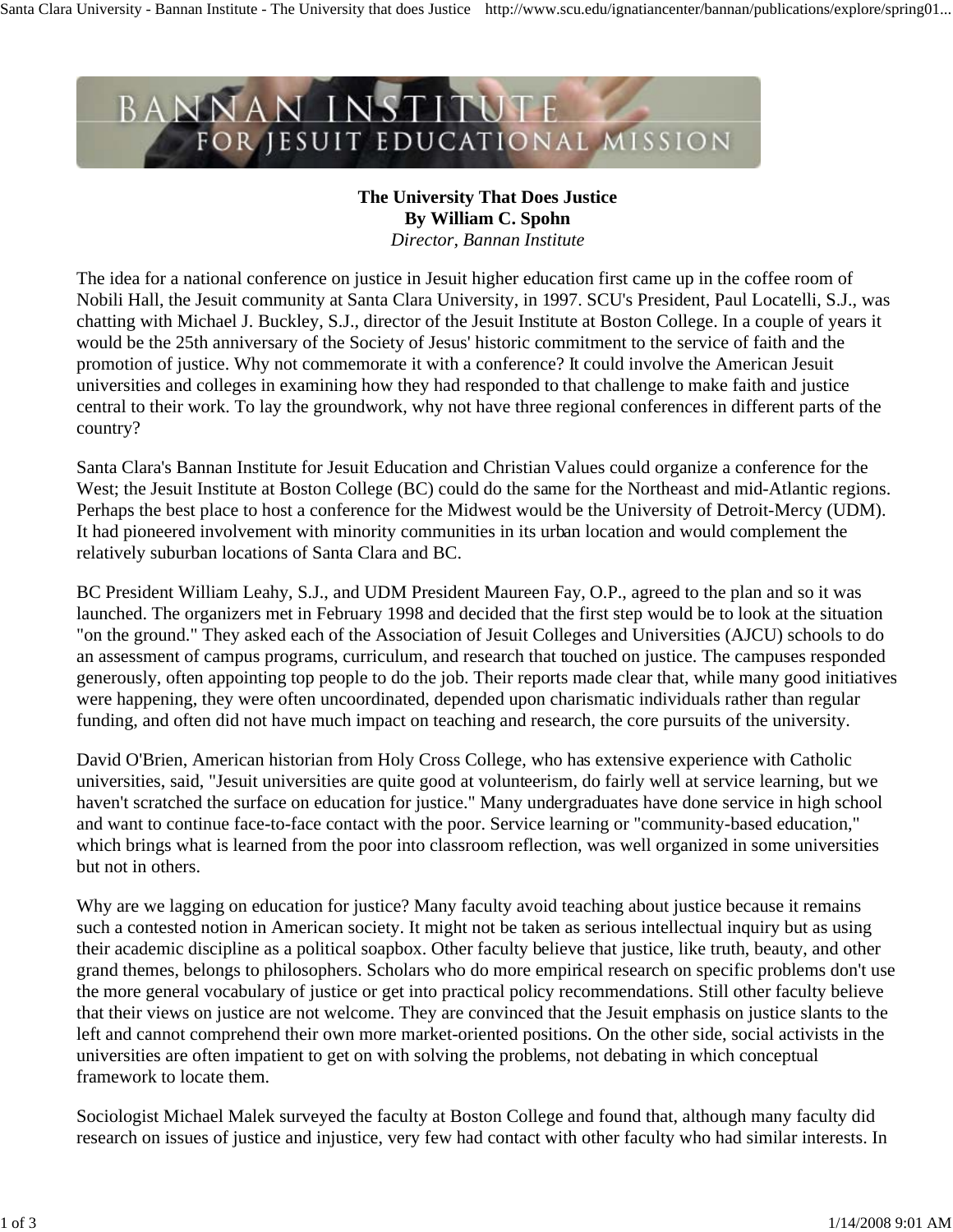addition, almost none of them had heard about the tradition of Catholic social teaching, an impressive body of social reflection that has been developing for over a century. Teaching at a Jesuit, Catholic university may have encouraged their scholarship, but it had little effect on its content.

#### Faith and Justice

All three regional conferences urged the participants to reflect on justice in tandem with faith. The necessity for linking the two was not derived from Jesuit documents but from the intellectual integrity of serious reflection, no matter what the religious commitment of those involved. Every person who works for justice is inspired by some transcendent vision, some basic beliefs about human nature and the importance of changing society for the better. Many are inspired by a faith that is anchored in a specific religious tradition. The major "religions of the Book," Judaism, Christianity, and Islam, place great emphasis on doing justice and helping the poor as a way to God and a necessary response to God's concern to heal the world.

Joseph Daoust, S.J., President of the Jesuit School of Theology at Berkeley and former professor of law, told the regional conference delegates at Santa Clara that faith is connected to justice as the roots of a tree are to its fruit. The branches that yield the fruit of justice are always nourished by roots that extend deep into the person's sources of meaning. Without touching that level of faith that inspires commitment for justice, education for justice will be shallow and short-lived.

At the same time, students at Jesuit universities report that they rarely hear about the connection of faith and justice. A survey by psychologist Michael O'Sullivan and ethicist Mary Beth Ingham of Loyola Marymount contacted over 1500 students from 13 schools in the AJCU. Most reported that the Jesuit themes of faith and justice had not been mentioned in their classes, with the exception of courses in philosophy or religious studies/theology. Santa Clara's assessment cited research that showed little change in the social attitudes of American college students from freshman to senior year. The strongest impact on them came when they took more than a single course in community-based learning that exposed them to the poor, combined with leadership training on campus.

#### The National Conference

The regional conferences generated considerable interest around the country in coming together for the national meeting at Santa Clara, October 5-8, 2000. Each of the 28 AJCU schools was invited to send ten delegates, mostly faculty. After Paul Locatelli, S.J., asked Father Peter-Hans Kolvenbach, S.J., the Jesuit Superior General, to come from Rome to address the conference, several groups of AJCU administrators decided to hold their fall meetings in conjunction with the conference: first the Presidents, then the Vice-Presidents and Rectors of the Jesuit communities, and finally the Deans of Arts and Sciences and their associates. A number of Jesuit provincials and others swelled the total to 420 participants. This unprecedented gathering was a historic first for Santa Clara and a fitting way to kick off the University's 150th anniversary celebration.

Since the time had come for the universities to get practical, the planners decided on a strategic conference that would set out the problems in clear terms, learn what resources are available, and determine practical strategies for the local campuses. Spotlighting successful programs from the AJCU schools would make some models available to the delegates.

It became clear that Jesuit colleges and universities ought to educate for justice in a distinctive way, while respecting academic freedom and intellectual pluralism. A Jesuit, Catholic university should welcome the full range of voices on justice and what should be done with our world, but it should also stand for something. No genuine university can mandate a single theoretical framework for discussion or advocate an ideology to guide practice. Yet if a Jesuit, Catholic university is only a marketplace for ideas, a forum for discourse without end and without consequence, has it not failed in its mission?

Such a university should examine the world from a moral viewpoint, namely from the viewpoint of human life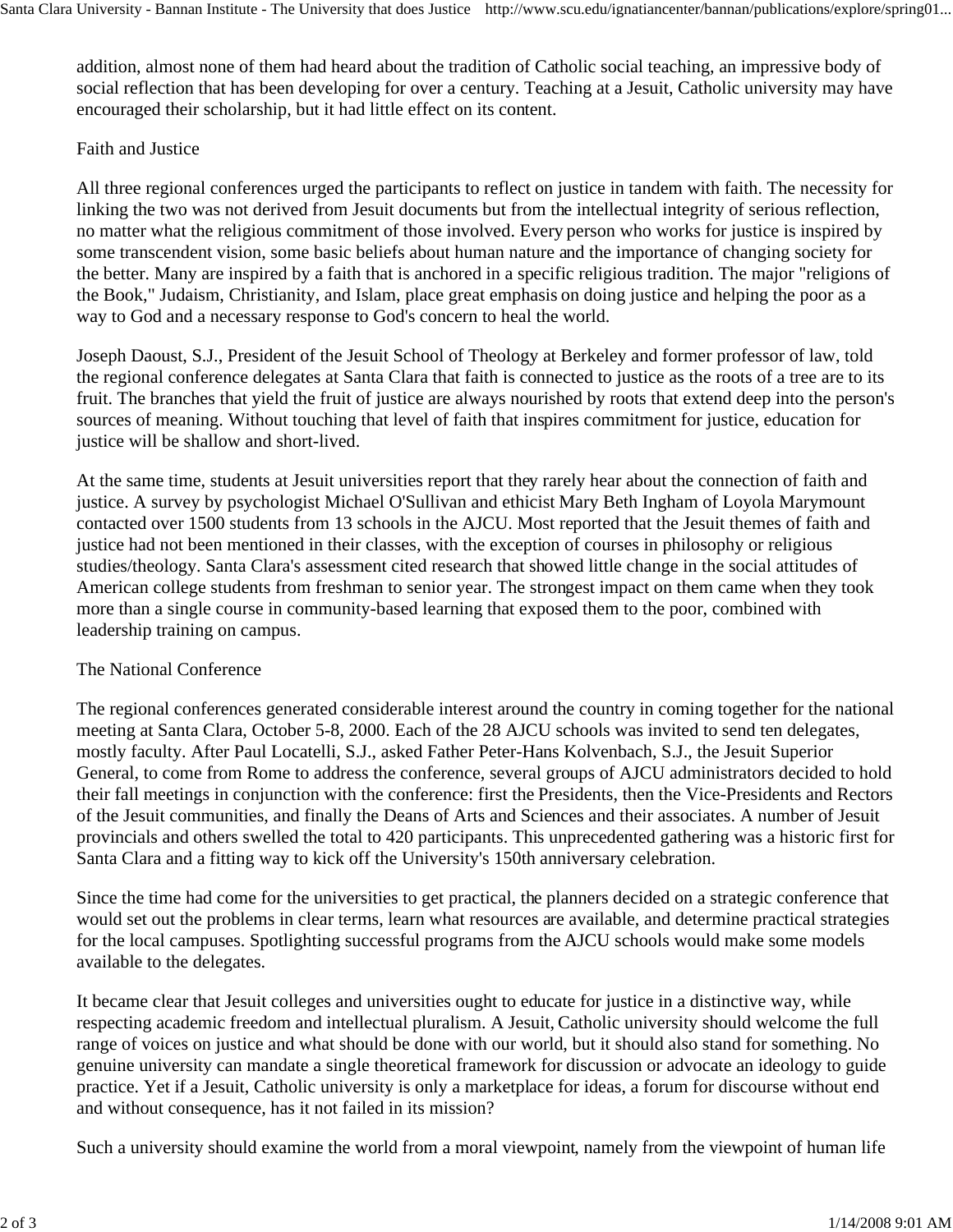and community. Our religious heritage makes it clear that every individual has dignity before God, but that we need a just community where the common good is taken seriously. A Jesuit, Catholic university ought to listen to the voices of the marginal, since they are the test of how genuine a community we have. It ought to provide space to push questions of value to the full extent, namely to the level of basic convictions that underlie those positions. In other words, it should be a place where conversations about justice go deep enough to be conversations about faith. A Jesuit, Catholic university in its curriculum and programs and policies needs to stand for the truth that human beings are radically interdependent and that the flourishing of any one of us depends upon the flourishing of all of us.

Education for justice cannot be a side issue any longer; it is necessary preparation for life. The world into which our students are moving is a world of increasing injustice and great disparities of wealth, power, and knowledge. Father Kolvenbach made it clear that Jesuit universities have to begin to educate for justice by connecting their students with those who experience injustice: "Students, in the course of their formation, must let the gritty reality of this world into their lives, so they can learn to feel it, think about it critically, respond to its suffering, and engage it constructively. They should learn to perceive, think, judge, choose, and act for the rights of others, especially the disadvantaged and the oppressed." He called on faculty to learn from the same source: "To make sure that the real concerns of the poor find their place in research, faculty members need an organic collaboration with those in the Church and in society who work among and for the poor and actively seek justice."

The conference participants enthusiastically endorsed Father Kolvenbach's message and pledged to use it as the standard for their own efforts on their respective campuses. By March 1, 2001, they committed themselves to reporting what strategic steps they were taking to bring education for justice into the heart of Jesuit higher education.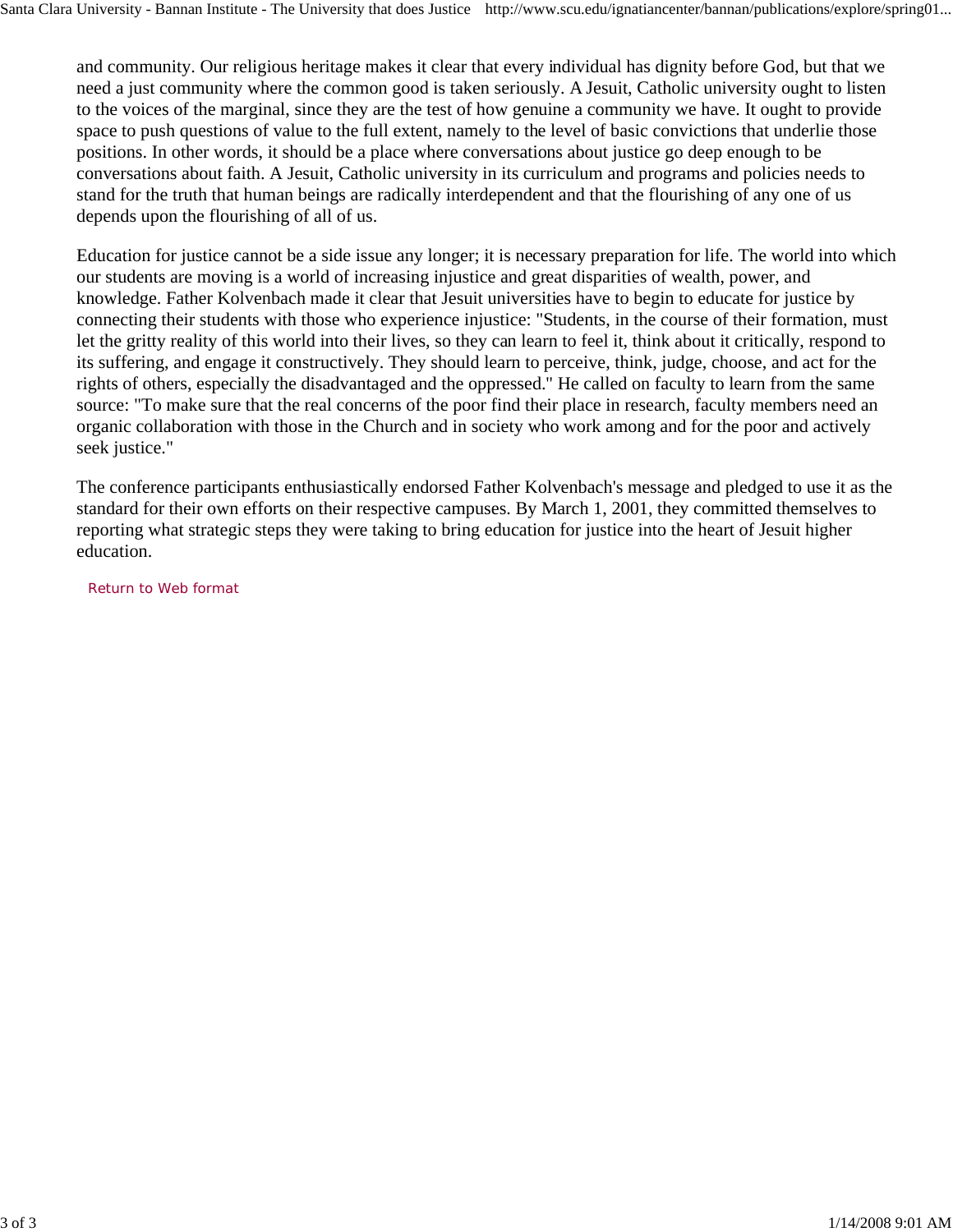

*Keynote Address delivered by Leon Panetta '60, J.D. '63 at "The Commitment to Justice in Jesuit Higher Education" national conference held at Santa Clara University in October 2000.*

#### **The Pursuit of Justice in Public Life By Leon Panetta**

Editor's Note: The following transcription contains excerpts of the address. For the full text, please visit our web site: www.scu.edu/bannaninstitute.

The advantage of Jesuit education is that it can create a central focus for students on what justice is all about. It promotes service Ad Majorem Dei Gloriam and acknowledges the dimensions of justice-dimensions of justice to that very cause in the work for peace and equity and human rights and a healthy environment, global economies. Nothing-nothing can be exempted from the call to justice. That focus is what Jesuit education is all about.

Justice is a matter of education, of learning, of values passed on from others-by parents, by faith, by friends, by teachers, by experience. My Italian immigrant parents brought their old-country values to this nation-the importance of family, of faith, of loyalty, of hard work, of caring for one another, of common sense. The nuns who taught me in grammar school taught me about faith built on hope and love and charity. My friends gave me the ability to understand each other and the special uniqueness of each human being that makes them all special. My teachers, particularly the Jesuits here at Santa Clara-people like Father Fagothey, who taught me philosophy here- reinforced the fundamental concepts of fairness, of right and wrong, and the importance of achieving the common good. And my wife and children taught me what love and giving are all about. Like the mariners of old, life gives us-and the experience in life-gives us a compass, provides us the stars, tells us about the wind and the currents of life, may even provide us with a sturdy sail. But justice can only be achieved if it is a destination for all of us.

And I think what Jesuit education did for me-and I believe it is the core of the relationship of education to justice-is that Jesuits said that it isn't just enough to have a compass and to have the stars; it isn't just enough to know about the currents in life; but to really achieve justice, you have to set sail, and you've got to move forward. That, yes, you have the values of right and wrong, but you have a greater responsibility, and the greater responsibility is to be an advocate, to be an apostle, to be a force for good. I think the fulfillment of Jesuit education is not just learning about justice; it is doing justice.

Edmund Burke said that a representative is elected by the people to exercise his conscience, and he violates that trust when he fails to do that. In public life-and for that matter, in life itself-it is not enough to have a conscience. You must have the compassion and leadership to exercise that conscience on behalf of what you believe is right. That is justice. And that, I think, is the vital linkage that Jesuit education must be about, so that the students who go to these schools can be not just good citizens, but good apostles, individuals who learn to believe in themselves, and individuals who contribute to the strength of our democracy. Democracy, as we know, is a beacon to the world, for how free people can govern themselves to truly provide liberty and justice for all. It is a beacon to those in Yugoslavia today. And, yet, at the very moment when we are, without question, one of the strongest democracies in the world, we live in a time when there is a weakening in our own system. In the last election, sixty-four percent of the adults who were eligible to vote failed to vote in that election in this country, a beacon of democracy. Adam Clymer of the New York Times, who as you may recall was described in words of endearment, said that we have a broken body politic in which fewer people are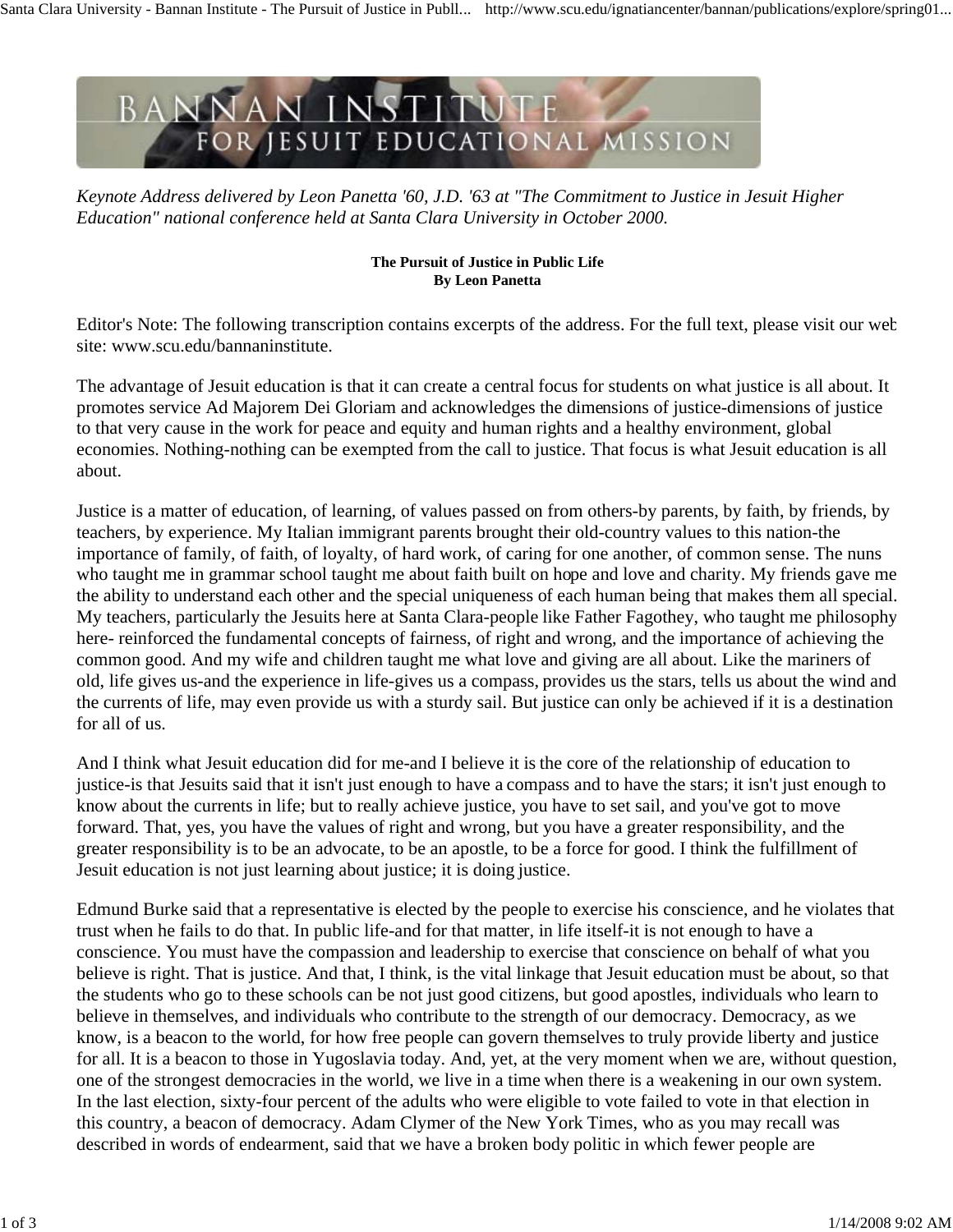participating and involved in our democracy. And of greater concern is how it's impacting a younger generation of Americans.

At the Panetta Institute, we did a recent poll of college students throughout the country to get their attitudes on public service and lives in public life. We got some disturbing news back from that poll. Seventy-three percent of the students who were interviewed said they would never choose a career in public life. Sixty-six percent who were eligible to vote did not vote in the last election. Eighty percent said they had never had a conversation with an adult about getting involved in public service or public life-eighty percent. There are a lot of reasons for that, reasons that impact on the adult population- concern about attack politics, sound bytes, consultants, focus groups, too much money in politics. And, ultimately, what students felt is that whatever's happening in Washington or, for that matter, in state capitols, is just not relevant to their lives. It's not relevant to what they care about. And that's understandable. The good news in this poll is that seventy-five percent said they would volunteer for service at the community level. And the reason was because they found that relevant. They could look into the eyes of those they were helping-in education, in health care, conservation, whatever it is. They could see the results of their work. It was much more relevant to them.

Therein, it seems, lies, I think, the greatest hope: to inspire young people to advocate for justice. And you-you have the challenge to make that happen. It begins with the language of faith, basic beliefs about the nature of humanity, the source of our good, and our role in the whole of reality. It begins with the discipline and a reinforcement of the conscience about what is right and what is wrong.

Secondly, you must establish a bridge between what happens in the classroom and what is happening out there in society so that they see the relevance of what is right and wrong and what it means to people. How can students, many of whom get student aid, not believe that it's relevant what kind of decisions are made in Washington? Or if they care about the safety of their food, the quality of their environment, that somehow that is not impacted by the decisions that are made elsewhere? They have to be a part of that. They have to see the linkage between what they learn in the classroom and what's happening out there, and their responsibility to be part of that.

And I believe that you have to promote, as a result of that, service learning in the community. At California State University at Monterey Bay, where our institute is located, it is a requirement for students that they engage in service learning in order to graduate. But you need that tie between what they are learning and how that interprets into the society that they are a part of.

Frankly, I would take it even a step further. I am a believer that we probably should establish a national service system in this country, where every young person can spend one or two years in service-in some kind of service to this nation-in education, in health care, in conservation, in the Peace Corps, and provide a GI Bill of Rights that provides for their education, because young people need to understand what it means to work with others-that sense of discipline, that sense of teamwork that becomes a foundation for the rest of their lives in our society.

I guess it's wrapped up in what Santa Clara calls "competence, conscience, and compassion." As you continue to have your discussions here on the commitment to justice in Jesuit education, we all live in a very crucial point in our history. There are tremendous opportunities that are out there. We are, as a nation, the world's leader in this post-Cold War era. We can advance good throughout the country. The paradox is that at the same time that we are strong leaders in that area, we still cannot find peace in the Middle East and in other parts of the world, and there is still tremendous poverty and hunger and discrimination. We have the strongest economy in our history, and yet the gap between rich and poor grows even wider.

We have tremendous technological skills and innovation available to us. It's happening all around, particularly here in the Silicon Valley. And yet, at the same time that there are these tremendous advances in technology, we still do a poor job of teaching third graders how to read and how to truly understand one another. You don't get that from a computer; you get it from one another.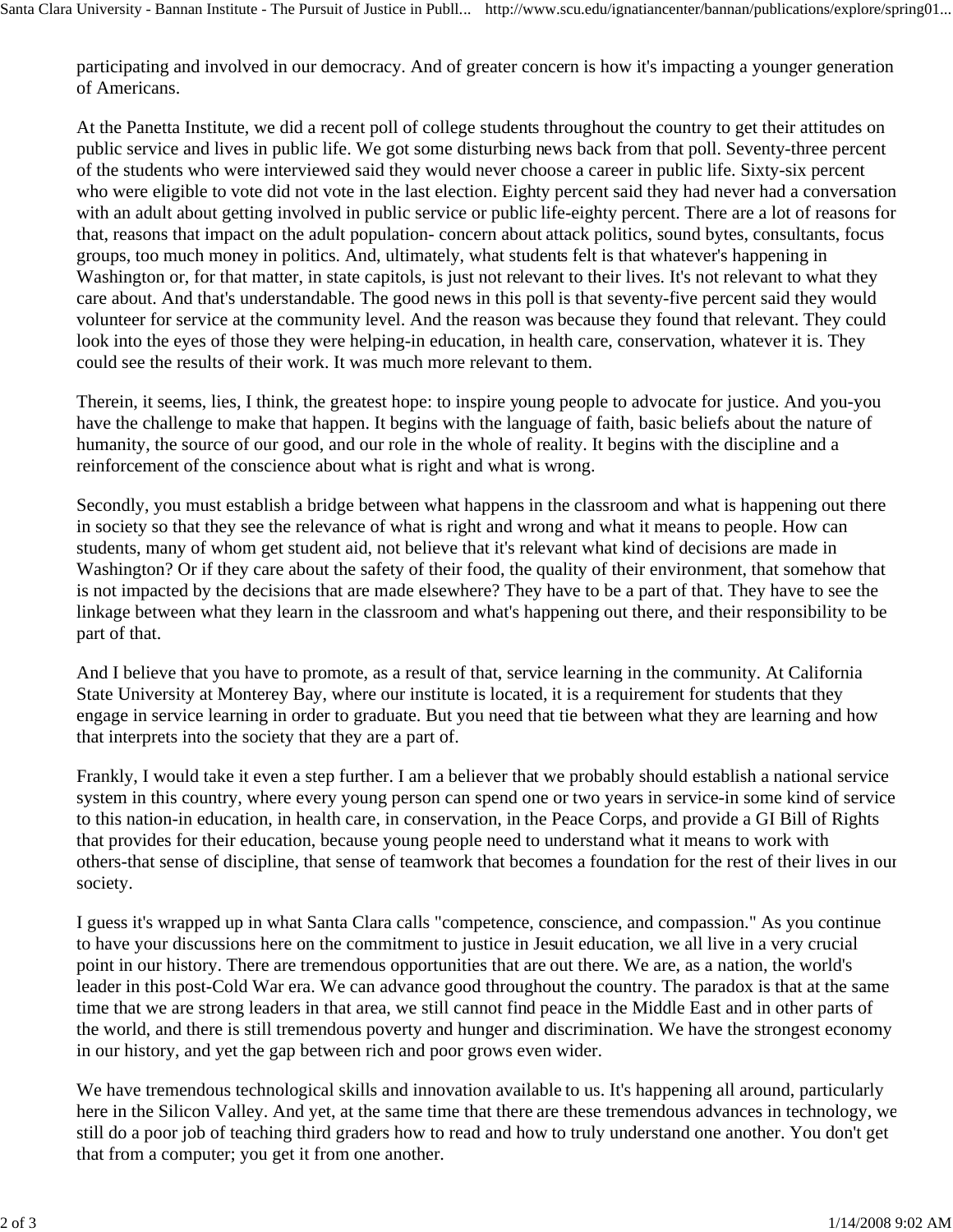So, the paradox is that for all of the great opportunities that we have, we truly cannot succeed unless there is a commitment to justice, to making it happen.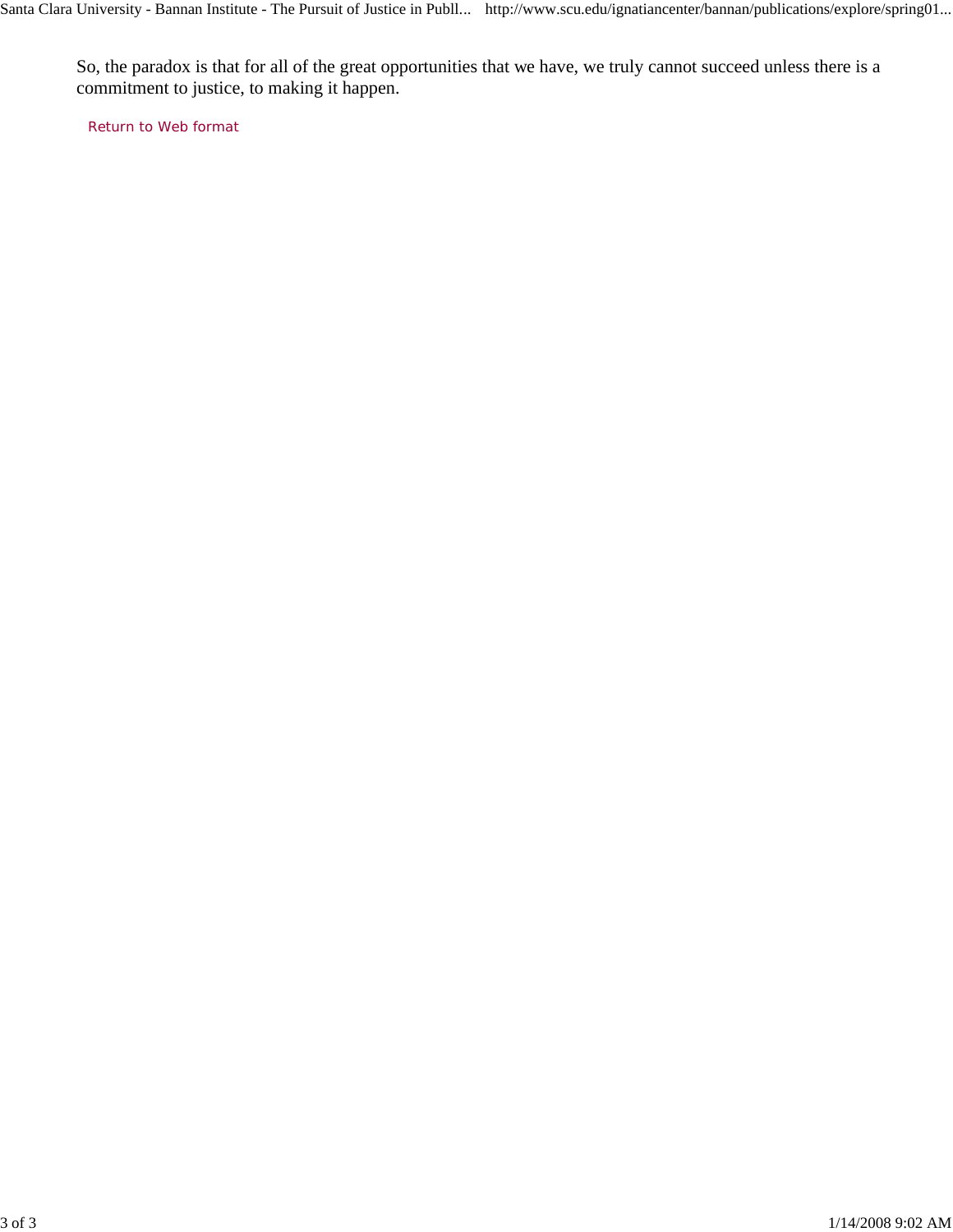## BANNAN INSTITUTE FOR JESUIT EDUCATIONAL MISSION

#### **Academic Institutions as Citizens for Justice By Claire Gaudiani**

Times are changing, as the song goes, and I believe that academic institutions need to change the way they engage their cities. Two changes have occurred: our young people do more volunteer work and they see first hand the problems of poverty and how poorly most areas are dealing with addressing the needs of economic and social development. More of today's students, having seen more of the conditions of poverty, having studied service learning courses with us, actually expect us to do as much for others off campus as we do for them and for our own institution. They expect us to be change agents especially where we can all see the problems first hand. But for the most part, Connecticut College, like most colleges, has been simply patting down the problems in our cities. We have not been making systemic, systematic, and lasting change. We have not exerted ourselves to solve the underlying problems of our cities in the same way we exert ourselves on our campuses to make real success emerge. We have been performing palliation, not trans- formation. And we have felt comfortable in that role of palliator. Ultimately, the truth is we do not only teach our students in classrooms and laboratories, in libraries with technology, but also by example, by how they see us deploy ourselves, how they see us put our personal time and effort at risk for people who cannot stand for themselves. Our students are observing us. They see that, for the most part, we make partnerships with those who can benefit our institutions but we do not close the triangle by getting those philanthropies deeply involved with the poor in our own cities.

Second, over the past twenty years, the world has seen a rising global consensus for democracy as the political system of choice and market economies as the economic system of choice. Of course, in both cases these are very broad consensuses with different locally appropriate forms of democracy and market economies developing in different parts of the world. Nevertheless, this is a crucial trend stemming in part from the failure of Communism in so many countries, and in part from the yearning for freedom and opportunity released by the knowledge spread around the world by technology. Despite the rising global consensus for markets and the rising global consensus for democracy, there is no similar clarity, no similar global consensus around the ideal social system. What kind of social system will best support democracy and appropriate forms of market economies and at the same time enable all human beings to experience peace and justice and prosperity, to know the benefits of competition and also of security? Academic institutions, with all the knowledge available to us, ought to be engaged in experimenting in partnerships with the corporate and government and nonprofit sectors in developing some models of the kind of social system that supports democracy and markets, competition and security. Where does the system come from if not from people positioned like we are in American society?

These two changes put pressure on colleges to rethink the way we engage our cities. Can we content ourselves to continue to do some fine things in our cities when we have the capacity to do more and influence the possible shape of social system development?

How do we, at Connecticut College and the New London Development Corporation, take on the many issues of social justice and economic development in our city? The first answer is partnerships, profound and complicated partnerships, which neither the college nor the development corporation necessarily always leads but often takes the initiative to convene. We bring to these partnerships the assets that we are used to employing for the college's interests. These assets include access to expertise, relationships with foundations, connections to people of influence and power, experience in planning and building things. We work closely with city councils and commissions, and with state officials. We brought in first class architects, urban planners, and financial advisers. Student internships and a whole set of partnerships involve all three of the colleges in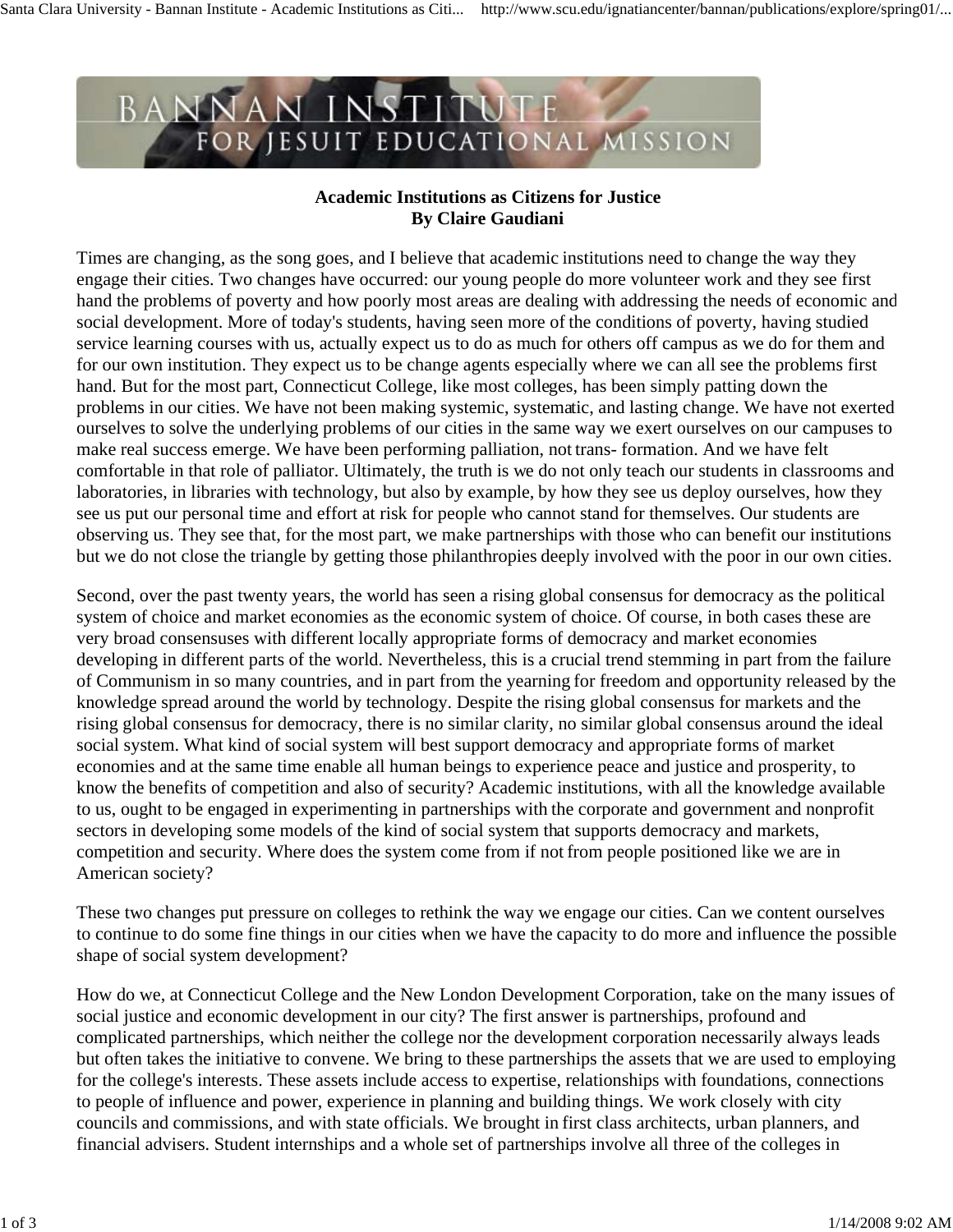town-Connecticut College, the Coast Guard Academy, and Mitchell College. Faculty research projects, classes, and supervision of summer internships make important contributions. The city's staff, its social service agencies, and its businesses are involved in various ways, as are the town's diverse religious and spiritual communities.

Second, we work systemically, systematically, and inclusively. The systems are struggling, and sometimes, even broken in our cities, the school systems, the housing systems, the health systems, the systems that sustain businesses and jobs. Each system needs carefully planned support and all systems need support at the same time. There is no use in sequential help-one system after another. People experience the brokenness as destructive in their lives; consequently, their problems accumulate in such quantity and density that the systems break. We knew we would need to address all the systems systematically, and inclusively (which meant working with the leadership of each one, with the recipients, clients, and patients of each one, and with outside support of all kinds-from foundations, experts, the state, the federal government). We knew we would be accused of being over-ambitious-we decided to accept the criticism.

Third, we committed ourselves to hard goals-measurable objectives within clear quality indexes and timeframes. It would be better to know where we were falling behind rather than kidding ourselves and others. It was my observation that it is easy to be well meaning and complacent with other peoples' poverty, disappointment, and difficulties. My inspiration for hard goals was President Kennedy. I think back to the time when he wanted, in the face of the Sputnik challenge, to spur enormous advances in our space program. He did not say, "I want to see a really, really improved space program sometime soon." He said, "Man on the moon by the end of this decade." That is what I call a hard goal. That means man, not monkey. It means on the moon, not near it. It means ten years, not "whenever." When you really want to make a difference, you need hard goals.

We are in a very important moment in history now where our dedication needs to match the dedication of the World War II generation, which for me-and for many of you, too-is our parents' generation. My father was a West Pointer in 1943 and his generation fought the war that Tom Brokaw brought so vividly to life in his book, The Greatest Generation. That generation fought to preserve the values in our Constitution and Declaration of Independence and Bill of Rights. Their sacrifices gave us the privilege of building in the last half of this century the nation that we currently enjoy. Now we must find the same level of energy and courage to meet a new challenge, the challenge of transforming our society on behalf of its best self, the self I believe the founding fathers had in mind when they said "all men are created equal and endowed by their Creator with certain unalienable rights to life, liberty, and the pursuit of happiness." Our colleges and universities have always served as "think tanks," as important generators of ideas and concepts. Now they must become at the same level "do tanks," not just talking about transformation but playing an active role in it. Without this connection of "think tank" and "do tank," our organizations, which have such enormous intellectual and economic resources at their disposal, will instead prepare the way for a weaker future and generations to come will look back on us as squanderers of opportunity. I believe that leaders of colleges and universities must make this work of the 21st century our work. We have an obligation to lead because of who we are and where we are and how we got there. We have to deploy ourselves now as conveners of the partnerships that make all the difference in America's cities and among her poor. The resources to succeed are available. They need to be deployed courageously.

As people of faith and leaders in higher education, we have a special additional responsibility. We must live as Good Samaritans, keeping in mind that Christ did not tell a parable about a person who gave a great lecture on loving one's neighbor. We must strive to live at the highest level that Maimonides called the Chosen People to live. The great Jewish teacher and philosopher laid out eight stages of Tzedakah or generosity. The lowest level of Tzedakah is to give little, infrequently, ostentatiously, and with little regard for the recipient. The seventh level is to give generously, frequently, anonymously, and respectfully. But the eighth level is something different. The eighth and highest level of generosity occurs when the donor enters into a partnership with the recipient. As academic institutions, we have an obligation to create true partnerships for and with the disadvantaged. We must remember that call of the prophet in Deuteronomy: "Justice only justice that you may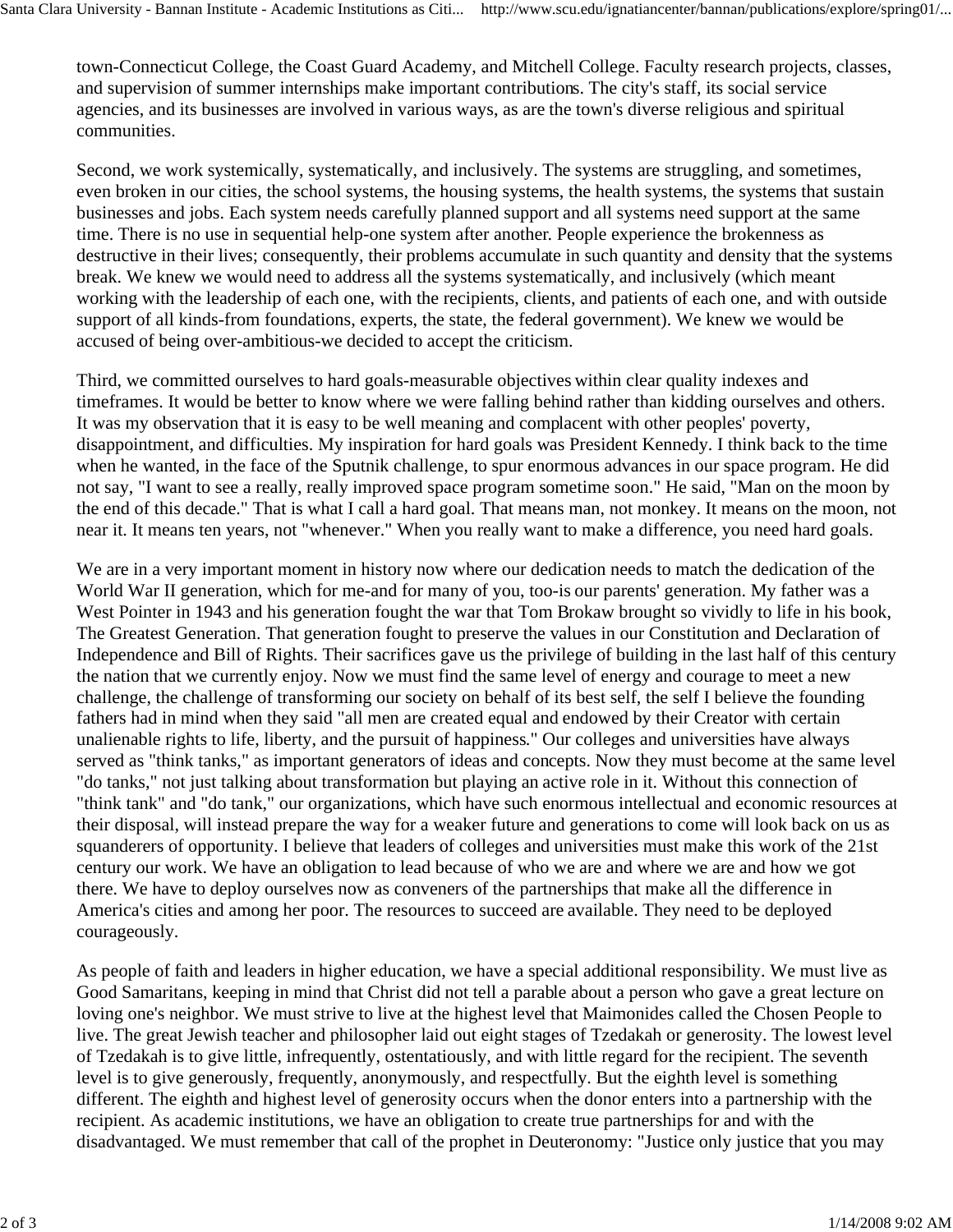thrive." Prosperity is linked to making justice really happen. We have the capacity to draw our corporate and nonprofit partners to different levels of engagement with this kind of systemic, systematic, comprehensive, inclusive, economic, and social change.

In these new dedications, we will be inspiring the work of this new generation and drafting in our lives versions of a social system that is sustainable- supportive of democracy and markets, but also of a just and fulfilling life for all. We are blessed in this country. We have blessings that we owe back. We find ourselves in a unique position to hear the words of Jeremiah. Jeremiah said, "build cities and live in them. Plant gardens and eat their fruit. Make the well being of the city your concern and the city will create your well being."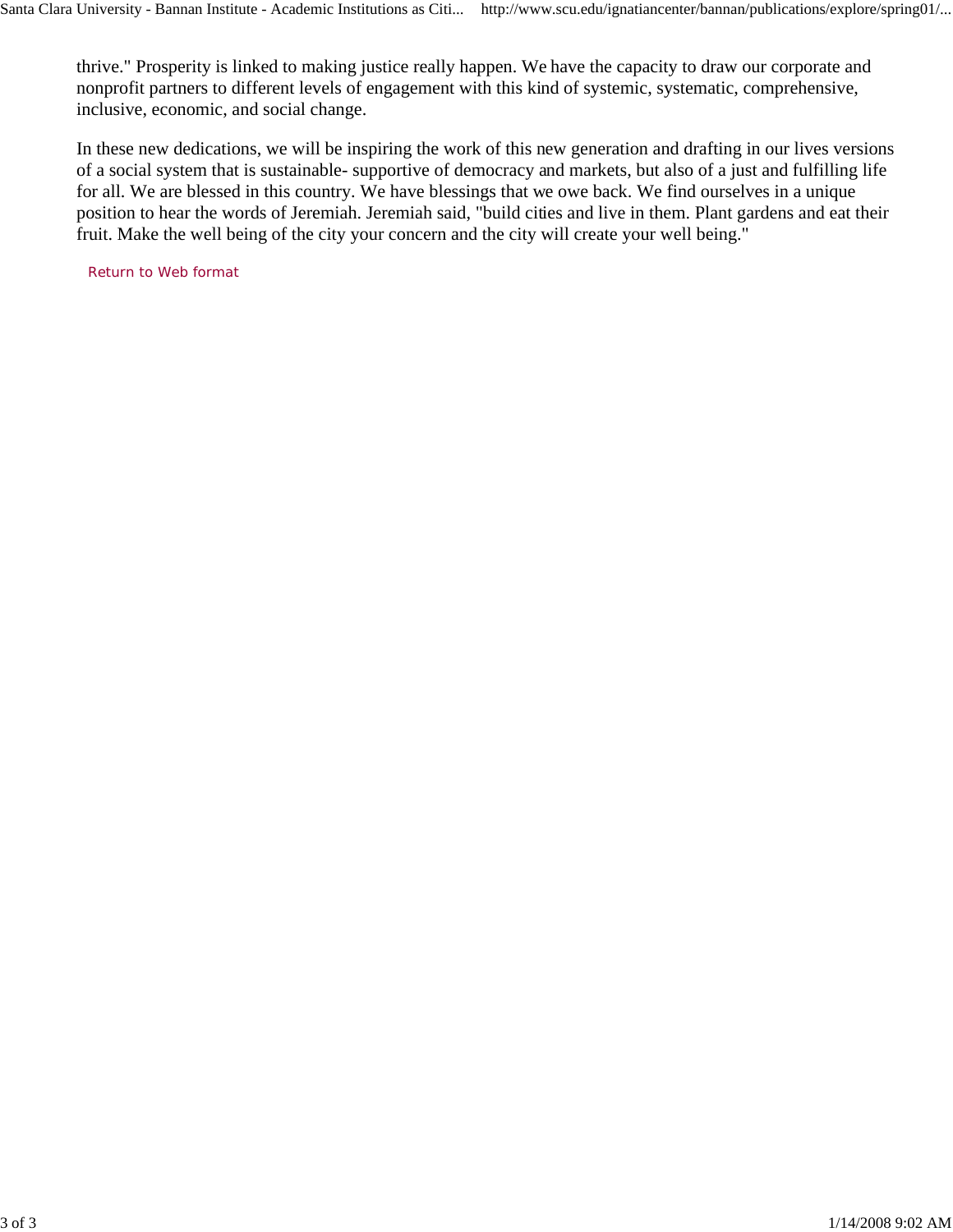

*Keynote Address delivered by Superior General Peter-Hans Kolvenbach, S.J., at "The Commitment to Justice in Jesuit Higher Education" national conference held at Santa Clara University in October 2000.*

> **American Jesuit Higher Education for Faith and Justice By Superior General Peter-Hans Kolvenbach, S.J.**

Within the complex time and place we are in, and in the light of the recent General Congregations, I want to spell out several ideal characteristics, as manifest in three complementary dimensions of Jesuit higher education: in who our students become, in what our faculty do, and in how our universities proceed. When I speak of ideals, some are easy to meet, others remain persistently challenging, but together they serve to orient our schools and, in the long run, to identify them. At the same time, the U.S. Provincials have recently established an important Higher Education Committee to propose criteria on the staffing, leadership, and Jesuit sponsorship of our colleges and universities.1 May these criteria help to implement the ideal characteristics we now meditate on together.

#### A. Formation and learning

Today's predominant ideology reduces the human world to a global jungle whose primordial law is the survival of the fittest. Students who subscribe to this view want to be equipped with well-honed professional and technical skills in order to compete in the market and secure one of the relatively scarce fulfilling and lucrative jobs available. This is the success that many students (and parents!) expect.

All American universities, ours included, are under tremendous pressure to opt entirely for success in this sense. But what our students want-and deserve-includes but transcends this "worldly success" based on marketable skills. The real measure of our Jesuit universities lies in who our students become.

For four hundred and fifty years, Jesuit education has sought to educate "the whole person" intellectually and professionally, psychologically, morally and spiritually. But in the emerging global reality, with its great possibilities and deep contradictions, the whole person is different from the whole person of the Counter-Reformation, the Industrial Revolution, or the 20th Century. Tomorrow's "whole person" cannot be whole without an educated awareness of society and culture with which to contribute socially, generously, in the real world. Tomorrow's whole person must have, in brief, a well-educated solidarity.

We must therefore raise our Jesuit educational standard to "educate the whole person of solidarity for the real world." Solidarity is learned through "contact" rather than through "concepts," as the Holy Father said recently at an Italian university conference.2 When the heart is touched by direct experience, the mind may be challenged to change. Personal involvement with innocent suffering, with the injustice others suffer, is the catalyst for solidarity, which then gives rise to intellectual inquiry and moral reflection.

Students, in the course of their formation, must let the gritty reality of this world into their lives, so they can learn to feel it, think about it critically, respond to its suffering, and engage it constructively. They should learn to perceive, think, judge, choose, and act for the rights of others, especially the disadvantaged and the oppressed. Campus ministry does much to foment such intelligent, responsible, and active compassion,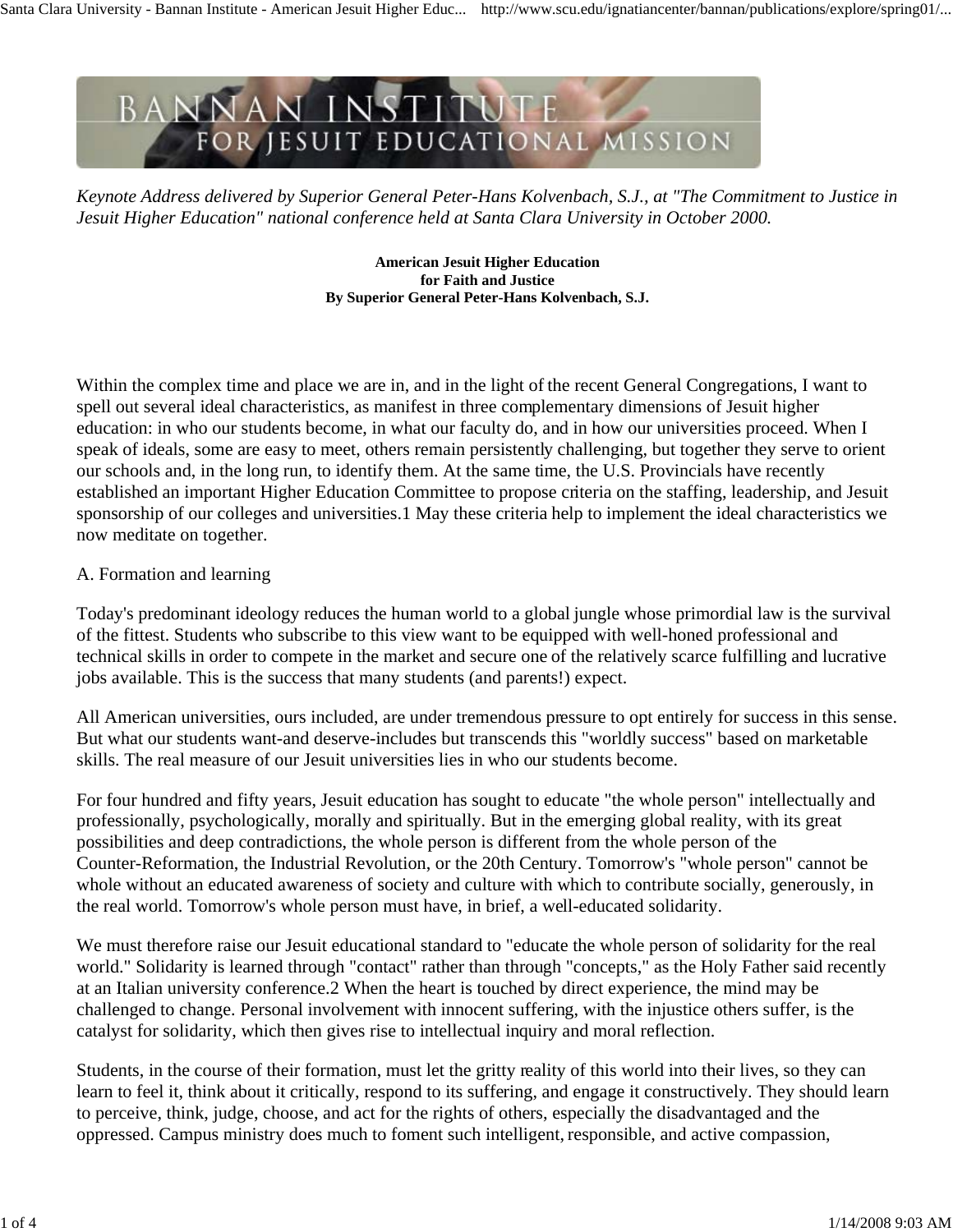compassion that deserves the name solidarity.

Our universities also boast a splendid variety of in-service programs, outreach programs, insertion programs, off-campus contacts, and hands-on courses. These should not be too optional or peripheral, but at the core of every Jesuit university's program of studies.

Our students are involved in every sort of social action-tutoring drop-outs, demonstrating in Seattle, serving in soup kitchens, promoting pro-life, protesting against the School of the Americas-and we are proud of them for it. But the measure of Jesuit universities is not what our students do but who they become and the adult Christian responsibility they will exercise in the future towards their neighbor and their world. For now, the activities they engage in, even with much good effect, are for their formation. This does not make the university a training camp for social activists. Rather, the students need close involvement with the poor and the marginal now, in order to learn about reality and become adults of solidarity in the future.

#### B. Research and teaching

If the measure and purpose of our universities lies in what the students become, then the faculty are at the heart of our universities. Their mission is tirelessly to seek the truth and to form each student into a whole person of solidarity who will take responsibility for the real world. What do they need in order to fulfill this essential vocation?

The faculty's "research, which must be rationally rigorous, firmly rooted in faith, and open to dialogue with all people of good will,"3 not only obeys the canons of each discipline, but ultimately embraces human reality in order to help make the world a more fitting place for six billion of us to inhabit. I want to affirm that university knowledge is valuable for its own sake and at the same time is knowledge that must ask itself, "For whom? For what?"4

Usually we speak of professors in the plural, but what is at stake is more than the sum of so many individual commitments and efforts. It is a sustained interdisciplinary dialogue of research and reflection, a continuous pooling of expertise. The purpose is to assimilate experiences and insights according to their different disciplines in "a vision of knowledge which, well aware of its limitations, is not satisfied with fragments but tries to integrate them into a true and wise synthesis"5 about the real world. Unfortunately many faculty still feel academically, humanly, and I would say spiritually unprepared for such an exchange.

In some disciplines such as the life sciences, the social sciences, law, business, or medicine, the connections with "our time and place" may seem more obvious. These professors apply their disciplinary specialties to issues of justice and injustice in their research and teaching about health care, legal aid, public policy, and international relations. But every field or branch of knowledge has values to defend, with repercussions on the ethical level. Every discipline, beyond its necessary specialization, must engage with human society, human life, and the environment in appropriate ways, cultivating moral concern about how people ought to live together.

All professors, in spite of the cliché of the ivory tower, are in contact with the world. But no point of view is ever neutral or value-free. By preference, by option, our Jesuit point of view is that of the poor. So our professors' commitment to faith and justice entails a most significant shift in viewpoint and choice of values. Adopting the point of view of those who suffer injustice, our professors seek the truth and share their search and its results with our students. A legitimate question, even if it does not sound academic, is for each professor to ask, "When researching and teaching, where and with whom is my heart?" To expect our professors to make such an explicit option and speak about it is obviously not easy; it entails risks. But I do believe that this is what Jesuit educators have publicly stated, in Church and in society, to be our defining commitment.

To make sure that the real concerns of the poor find their place in research, faculty members need an organic collaboration with those in the Church and in society who work among and for the poor and actively seek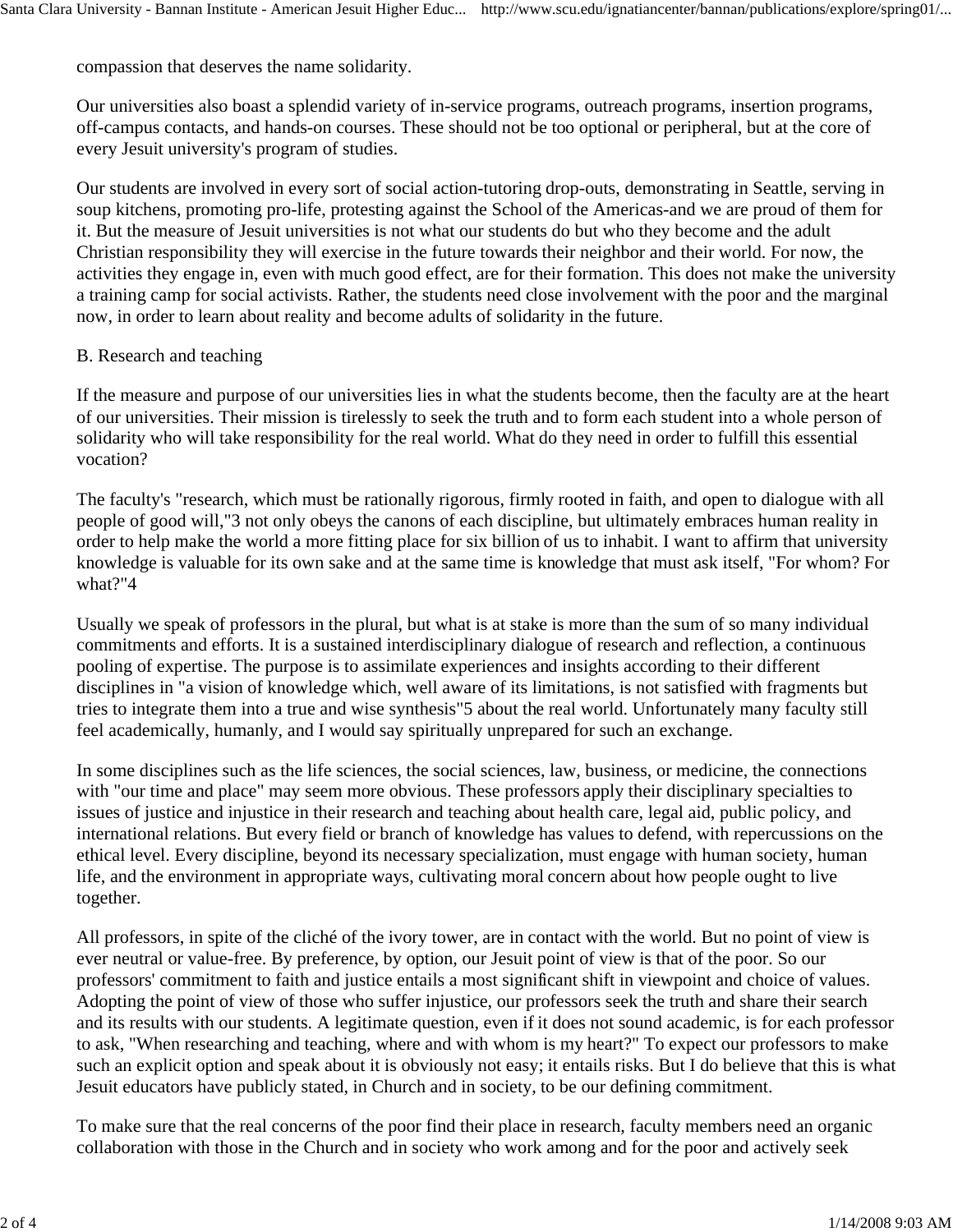justice. They should be involved together in all aspects: presence among the poor, designing the research, gathering the data, thinking through problems, planning and action, doing evaluation, and theological reflection. In each Jesuit Province where our universities are found, the faculty's privileged working relationships should be with projects of the Jesuit social apostolate-on issues such as poverty and exclusion, housing, AIDS, ecology, and Third World debt-and with the Jesuit Refugee Service helping refugees and forcibly displaced people.

Just as the students need the poor in order to learn, so the professors need partnerships with the social apostolate in order to research and teach and form. Such partnerships do not turn Jesuit universities into branch plants of social ministries or agencies of social change, as certain rhetoric of the past may have led some to fear, but are a verifiable pledge of the faculty's option and really help, as the colloquial expression goes, "to keep your feet to the fire!"

If the professors choose viewpoints incompatible with the justice of the Gospel and consider researching, teaching, and learning to be separable from moral responsibility for their social repercussions, they are sending a message to their students. They are telling them that they can pursue their careers and self-interest without reference to anyone "other" than themselves.

By contrast, when faculty do take up interdisciplinary dialogue and socially-engaged research in partnership with social ministries, they are exemplifying and modeling knowledge which is service, and the students learn by imitating them as "masters of life and of moral commitment,"6 as the Holy Father said.

#### C. Our way of proceeding

If the measure of our universities is who the students become, and if the faculty are the heart of it all, then what is there left to say? It is perhaps the third topic, the character of our universities-how they proceed internally and how they impact on society-which is the most difficult.

We have already dwelt on the importance of formation and learning, of research and teaching. The social action that the students undertake, and the socially- relevant work that the professors do, are vitally important and necessary, but these do not add up to the full character of a Jesuit university; they neither exhaust its faith-justice commitment nor really fulfill its responsibilities to society.

What, then, constitutes this ideal character? And what contributes to the public's perception of it? In the case of a Jesuit university, this character must surely be the mission, which is defined by General Congregation (GC) 32 and reaffirmed by GC 34: the diakonia fidei ("the service of faith") and the promotion of justice, as the characteristic Jesuit university way of proceeding and of serving socially.

In the words of GC 34, a Jesuit university must be faithful to both the noun "university" and to the adjective "Jesuit." To be a university requires dedication "to research, teaching, and the various forms of service that correspond to its cultural mission." To be Jesuit "requires that the university act in harmony with the demands of the service of faith and promotion of justice found in Decree 4 of GC 32."7 The first way, historically, that our universities began living out their faith- justice commitment was through their admissions policies, affirmative action for minorities, and scholarships for disadvantaged students;8 and these continue to be effective means. An even more telling expression of the Jesuit university's nature is found in policies concerning hiring and tenure. As a university it is necessary to respect the established academic, professional, and labor norms, but as Jesuit it is essential to go beyond them and find ways of attracting, hiring, and promoting those who actively share the mission.

I believe that we have made considerable and laudable Jesuit efforts to go deeper and further: we have brought our Ignatian spirituality, our reflective capacities, some of our international resources, to bear. Good results are evident, for example, in the Decree "Jesuits and University Life" of the last General Congregation and in this very conference on "The Commitment to Justice in Jesuit Higher Education"; and good results are hoped for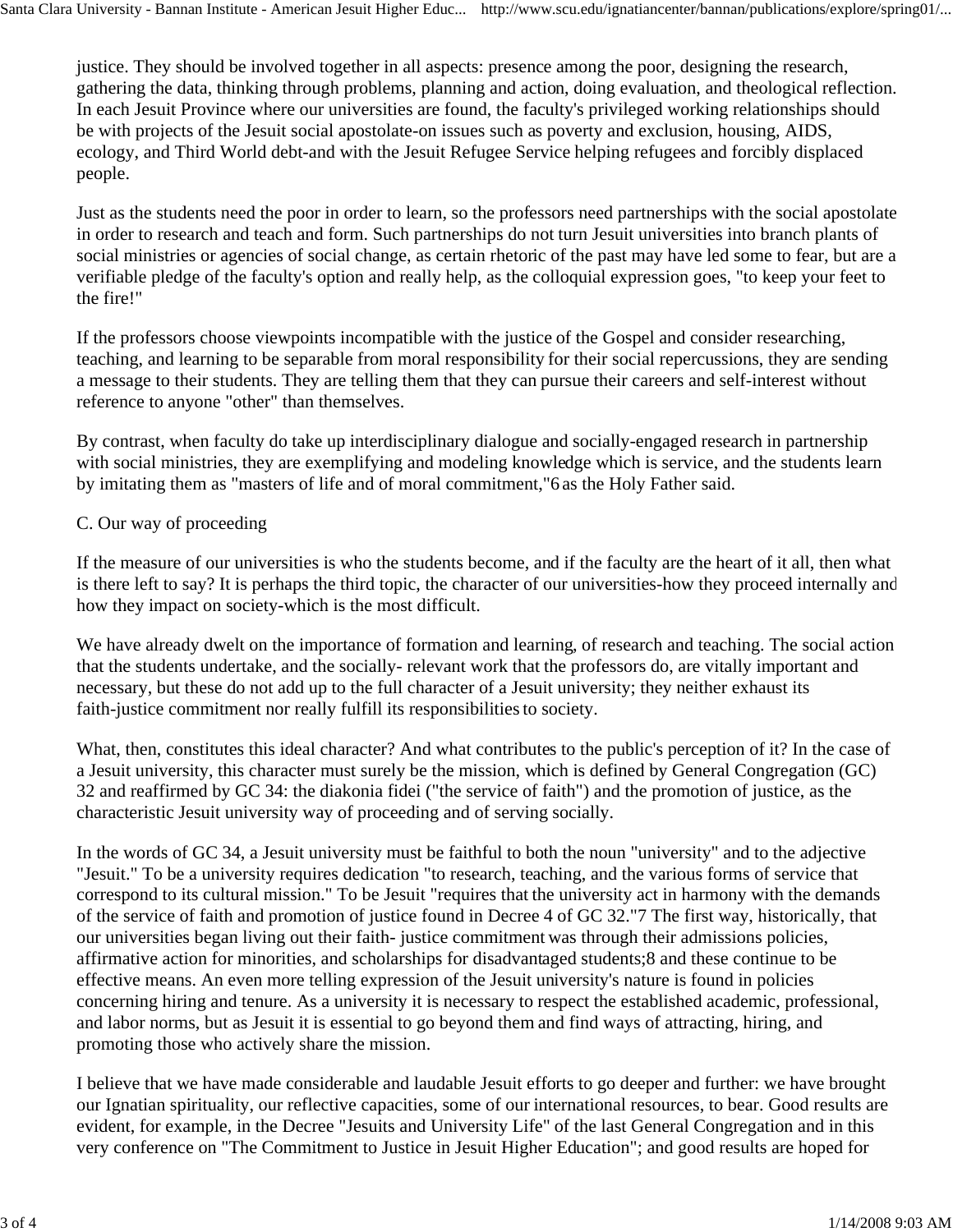from the Higher Education Committee working on Jesuit criteria.

Paraphrasing Ignacio Ellacuría (president of the Jesuit university in San Salvador who was assassinated in 1989), it is the nature of every university to be a social force, and it is the calling of a Jesuit university to take conscious responsibility for being such a force for faith and justice. Every Jesuit academy of higher learning is called to live in a social reality and to live for that social reality, to shed university intelligence upon it and to use university influence to transform it.9 Thus Jesuit universities have stronger and different reasons, than many other academic and research institutions, for addressing the actual world as it unjustly exists and for helping to reshape it in the light of the Gospel.

#### ENDNOTES

1 In February 2000, the Jesuit Conference established a five-man Committee on Higher Education to prepare recommendations regarding 1) sponsorship by the Society of U.S. Jesuit colleges and universities, 2) assignment of personnel to these institutions, 3) selection of Presidents (particularly non-Jesuit Presidents) for these institutions.

2 John Paul II, Address to Catholic University of the Sacred Heart, Milan, May 5, 2000, n.9.

3 Ibid. n.7.

4 Cf. GC34, D.17, n.6.

5 John Paul II, op.cit., n.5.

6 John Paul II, Address to the Faculty of Medicine, Catholic University of the Sacred Heart, June 26, 1984.

7 GC34, D.17, nn.6,7.

8 "For the poor [the universities] serve as major channels for social advancement" (GC34, D.17, n.2).

9 Ignacio Ellacuría, S.J., "The Task of a Christian University," Convocation address at the University of Santa Clara, June 12, 1982; "Una universidad para el pueblo," Diakonía 6:23 (1982), 41-57.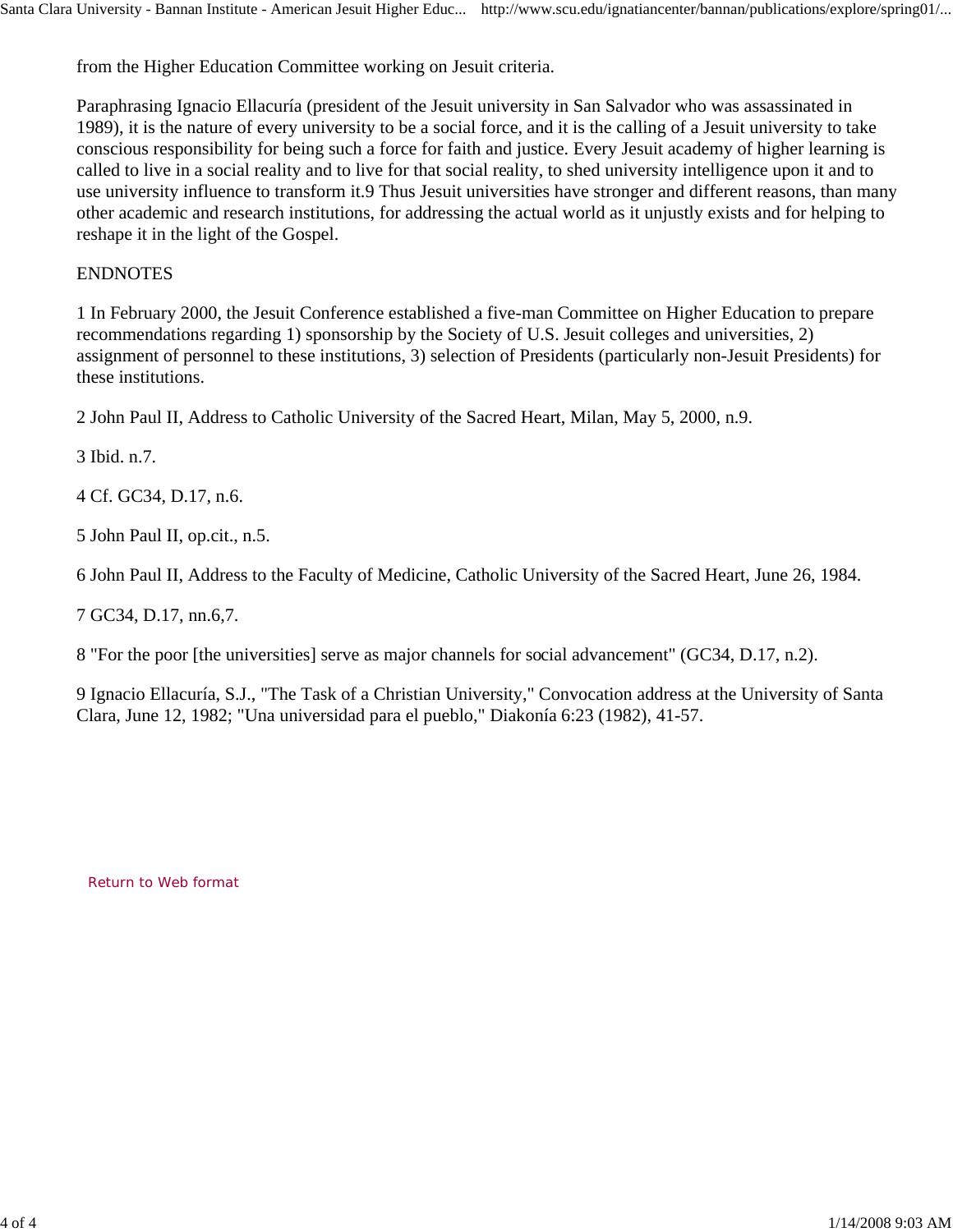

Interviews By Elizabeth Kelley Gillogly '93

#### **IN THEIR OWN WORDS:**

*Four conference delegates reflect on educating for justice* Roger Bergman Catharyn Baird Elizabeth Linehan, RSM Sandra Lobo

#### **Roger Bergman**

*Director of the Justice and Peace Studies Program at Creighton University* **PASSION FOR JUSTICE**

No student should go though a place like Creighton or any of the other Jesuit schools without having been exposed to justice in the classroom. Maybe not in every single classroom, but most courses have some place where justice can be brought up ... Every student should have at least that minimal contact with justice questions, if only to know that the university takes these things seriously. My own experience suggests that a passion for justice doesn't come out of reading books or listening to lectures; it comes out of personal experience. So the programs I have been most interested in and most committed to in my own life as a justice educator are those that take people into the third world, or into the inner city, or to the reservation where they meet people, learn to care about people who are suffering injustice. That tends to turn a young person's world on its head, and the more that they have come from privileged backgrounds-many times not even recognizing that's their case--the more power there is in making relationships with people who struggle to survive sometimes from day to day.

#### **Catharyn Baird** *Regis University, Professor of Business, Law and Ethics* **ENGAGING FACULTY**

Justice is important in every education. I think that the Jesuit schools by leading this effort have the opportunity to reshape the fabric of our community in ways that are desperately in need of being shaped .... First, I believe that Jesuit colleges and universities need to explicitly hire for mission. What I mean by that is not that applicants should be subjected to a litmus text of beliefs, but rather that people should be hired who are engaged in the process of living examined lives and who are modeling the behavior that we expect for our students. I believe we can get excellent scholars who are able to do both their scholarship and model a life lived for justice. Second, I would engage in faculty development in order to encourage and equip faculty members to create climates of discourse where issues of justice can be woven into their curriculum. While the way to address justice concerns in class may not be obvious to faculty members, it is possible, I believe, to weave themes of justice into every course and to find ways of moving the dialogue and the call to action ahead.

> **Elizabeth "Betsy" Linehan, RSM** *Chair of the Philosophy Department at St. Joseph's University* **RUINED FOR LIFE**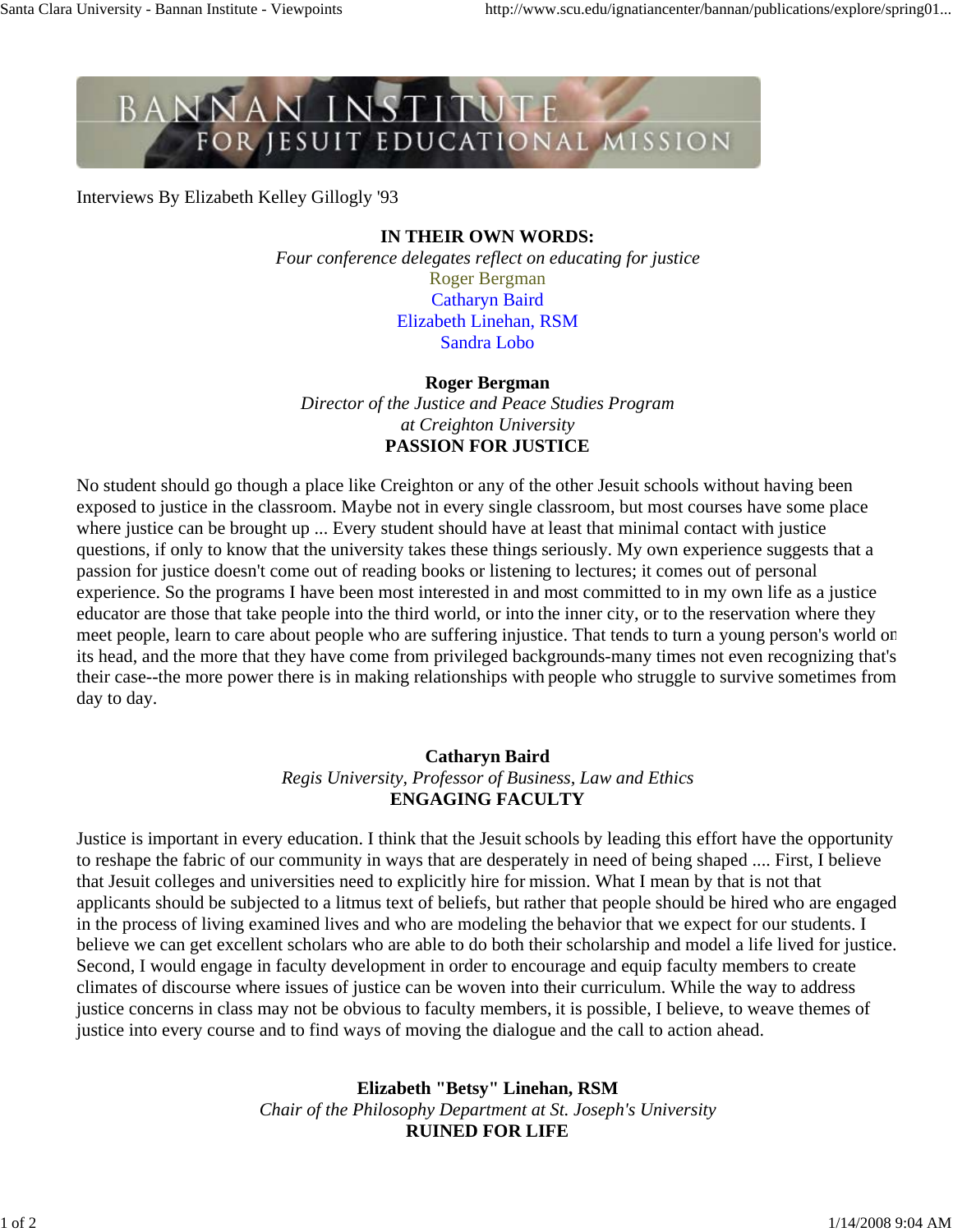The opportunity to integrate with academic coursework a serious engagement with persons in need of various sorts ... has the potential for a transforming effect on not only the students but also the faculty and the commitment to justice. Experience alone is not enough. You have to have analysis of the experience, reflection on the experience .... I am very struck by the ultimate example of students who go to Jesuit colleges and universities, and really buy into the ethos, those who then do volunteer work after graduation and are, as the Jesuit Volunteer Corps informally says, "ruined for life." They may then go into a mainstream profession ... but if they retain the experience they have had of both simple living and commitment to marginalized people in the society (in a context of prayer), then they take that with them into these professions .... I would expect that this would not be a private commitment but one that gives direction to their professional lives. If they are really ruined in the sense that I mean, I think they can't go into the business world and simply seek profits ruthlessly or ignore the social responsibility of the corporation in which they work, or in the practice of law, uncritically support the wealthy corporate client who is trying to avoid environmental responsibility, for example.

#### **Sandra Lobo**

*1997 graduate of Fordham University, Director of the Community Service Program at Fordham University* **MAKING THE CONNECTION**

Before going to Fordham, I never really made the connection between doing volunteer work and faith ... I had done extensive volunteer work before college, but at Fordham, I started making that connection between faith and justice. I was fascinated by the Jesuits' having this mission of "men and women for others" and justice being integral to that. Why was I drawn to volunteer? I think it was actually self-serving. It made me feel good. It made me feel like I was part of the community, made me feel like I was contributing to the society as a whole. It's funny about volunteering. You think you are giving, but you get so much back .... We also learn so much from justice issues, from each other, from the communities we work in-it enriches our lives. We keep talking about how students are apathetic, that Generation X is not doing anything. What we are finding and learning is that students are not apathetic, but they need to be directed ....We need to target the faculty more and invite them to talk about social justice issues in the classroom so then students will be interested in doing justice outside the classroom.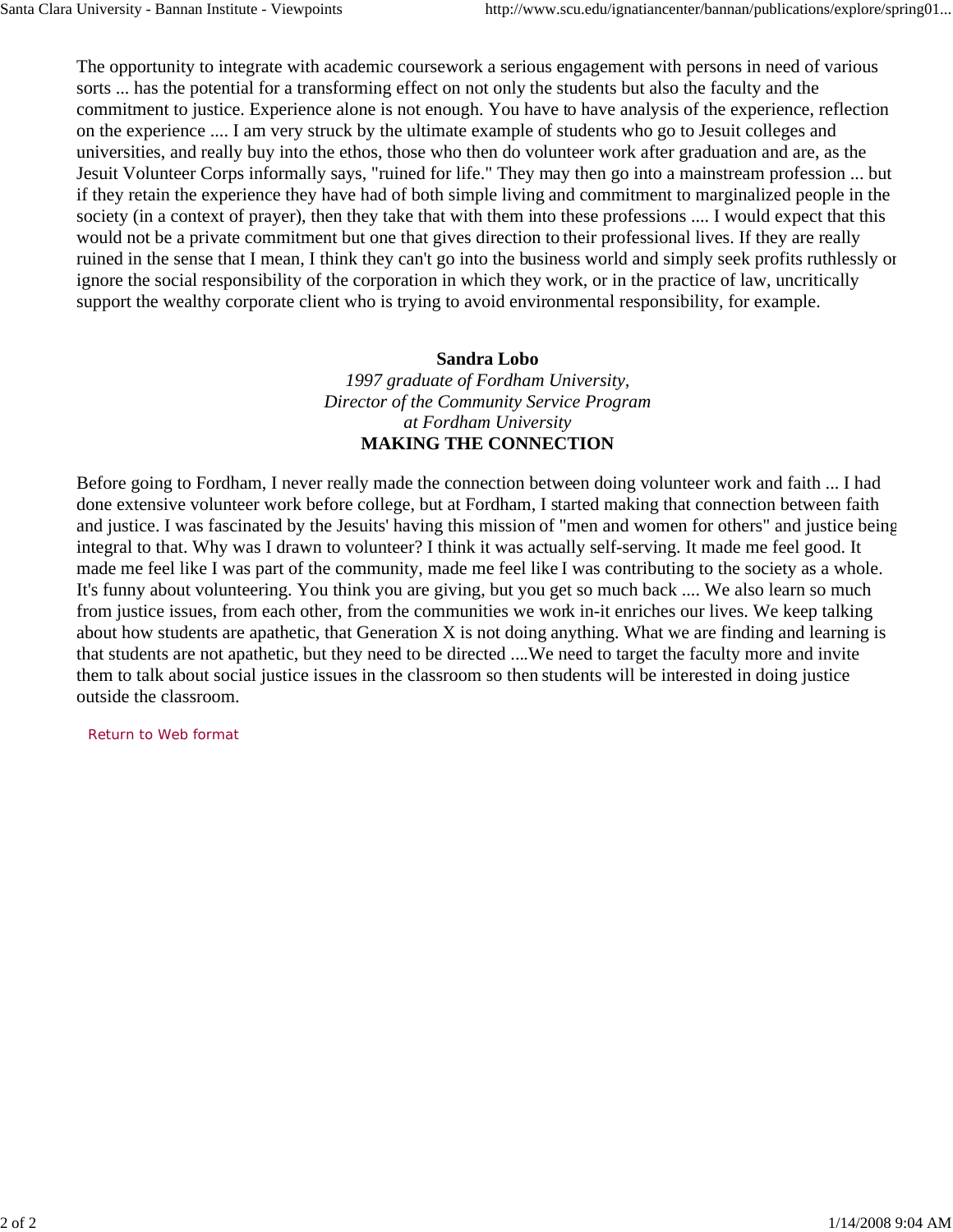## BANNAN INSTITUTE FOR JESUIT EDUCATIONAL MISSION

#### **Hard Goals By Elizabeth Kelley Gillogly '93**

Six months after the national conference and the moving words of Father Peter-Hans Kolvenbach, S.J., the 28 AJCU schools report their progress on educating for justice.

"When you really want to make a difference, you need hard goals," Claire Gaudiani told the delegates to "The Commitment to Justice in Jesuit Higher Education" conference last October at Santa Clara University. But the task of more fully and effectively integrating justice into Jesuit education is quite a complex one. For many delegates, the conference raised more questions than it answered. But before they departed for home, delegates agreed to the hard goal of developing an action plan for social justice for their own campuses by March 2001.

William C. Spohn, director of the Bannan Institute, attended the March meeting of the campus ministers from the Association of Jesuit Colleges and Universities (AJCU) to discuss the action plans each school had developed since the national justice conference. He shared the plan developed for Santa Clara, and learned about the varied and creative ways that other Jesuit colleges and universities are committing themselves to more fully integrating justice into their educational community.

Each school approached the assignment in a different way: some summarized what they are already doing to promote justice while others made lists of goals they hope to achieve. Below are highlights from the action plans for 12 of the 28 AJCU schools, including Santa Clara. For the most complete and up-to-date editions of all the action plans, please visit the AJCU web site: www.ajcunet.edu.

#### LeMOYNE COLLEGE

LeMoyne will make the doing of justice an integral part of its mission, including supporting justice programs; making interest in and demonstrated commitment to justice a criterion for hiring in all senior-level hiring on campus, particularly in campus ministry and student life positions; and establishing a presidential task force on service learning to evaluate current programs and plot strategy for future development. Other goals at LeMoyne include providing incentives to develop curricular and co-curricular activities serving the cause of justice, such as grants and release time to help faculty with justice course development; financial support for student clubs that make justice central to their activities; and the commitment of funds to support a 2001-02 theme of "Teaching and Learning for Social Justice," which will include lectures, workshops, and grants.

#### LOYOLA COLLEGE IN MARYLAND

After the national conference, Loyola held "Focus on Faith and Justice," a weeklong series of activities centered on Father Kolvenbach's keynote address. Conference delegates also produced a report for the campus that contained three key objectives to implement the commitment to justice: to think about justice goals, to include justice issues in their strategic plan, and to recognize that justice begins at home. Loyola is planning an assessment of the long-term effectiveness of its justice activities and the degree of faculty interest in and pursuit of justice discussions in Loyola classrooms.

#### LOYOLA MARYMOUNT UNIVERSITY

Loyola has established a \$400,000 fund to provide additional scholarships for highly talented students recruited from economically disadvantaged families in Los Angeles County. It also has plans to reexamine the recruiting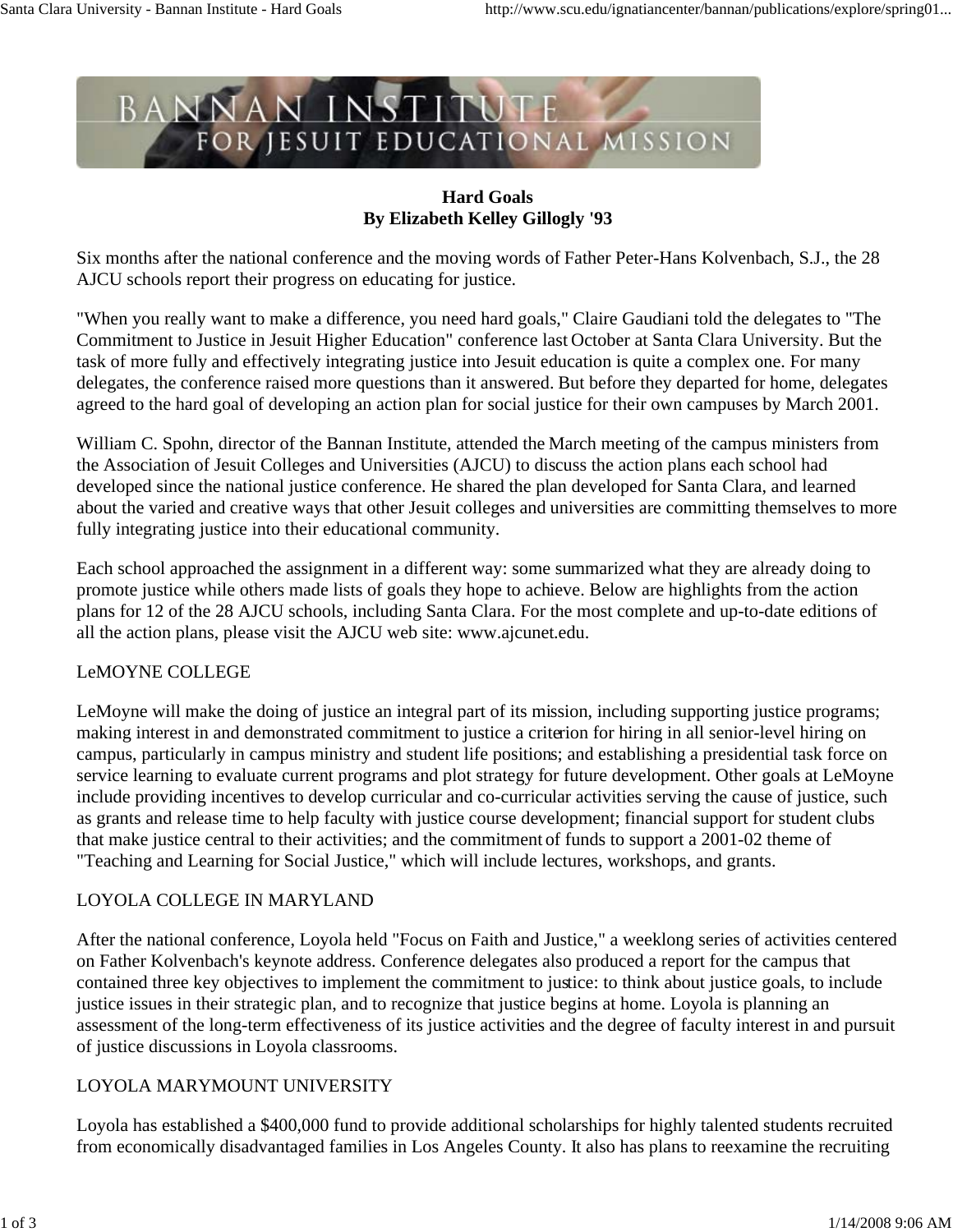index and possibly give more weight to high school GPA to help prevent discrimination. LMU has also created five \$3,000 curriculum grants to enhance the academic dimension of outreach programs and to encourage faculty to develop new courses with a faith/justice component. Additional funds will be available for faculty research grants on topics related to the service of faith and the promotion of justice.

#### MARQUETTE UNIVERSITY

Marquette delegates met and developed four areas for discussion and action. 1. Faith that does justice: What efforts are being made? What efforts still need to be made? 2. Education for justice: they aim to enhance their new core curriculum with a justice focus. 3. Economic justice for all: Marquette will work on the distribution of resources, wages, and the inclusion of more people in decisions. 4. Progress in justice issues: Marquette will conduct an ongoing review of its progress on the integration of justice.

#### REGIS UNIVERSITY

Regis is creating a full-time administrative position called the Justice Education Coordinator. This person will serve as chair of the Peace and Justice minor program, serve as a faculty resource on justice education, advise justice-oriented student groups, work with the campus library to develop resources in Catholic social teaching, and teach three courses per year on justice education themes. Regis will also institute a one-semester seminar for new faculty on Jesuit, Catholic mission and provide stipends for continuing faculty to audit courses with justice themes.

#### SAINT PETER'S COLLEGE

Saint Peter's College is trying to address the question: do we deliver on what we promise? Some of its goals include: working to keep the school affordable and accessible to all; introducing a social justice minor; encouraging and supporting faculty that are designing new courses related to justice; and working to attract a Jesuit priest, experienced in work with the poor, to its campus ministry staff.

#### SANTA CLARA UNIVERSITY

Next September, SCU will launch a new residential learning community (RLC) for freshman and sophomores. The "Loyola RLC" will offer linked core curriculum courses that emphasize faith and justice, the Catholic imagination, and community-based learning. Other goals at Santa Clara include making it a priority to provide a living wage for all contracted workers on campus, creating a forum for dialogue in Silicon Valley around the growing gap between the haves and the have-nots, and developing scholarships that would allow local nonprofit leaders of service organizations to pursue graduate education at SCU in organization and management.

#### SEATTLE UNIVERSITY

Seattle University is considering a number of ideas to more effectively address issues of diversity, citizenship, and justice, including new courses in different phases of its core curriculum, wider use of service learning, summer faculty training seminars, and a special course sequence on justice and diversity. SU plans to fund new faculty research on justice issues and provide educational opportunities for faculty and staff to promote solidarity.

#### UNIVERSITY OF DETROIT-MERCY

UDM will create a workshop for faculty that will develop ideas for the teaching of social justice and sustainability themes in the classroom and of incorporating service learning into courses and programs. In light of the conference, UDM has created a Community Outreach Committee, which will both survey ongoing linkages with outside entities, and also look for ways to create new opportunities across disciplines for the university to live out its mission in the city. The annual Earth Day celebrations at UDM will have a justice